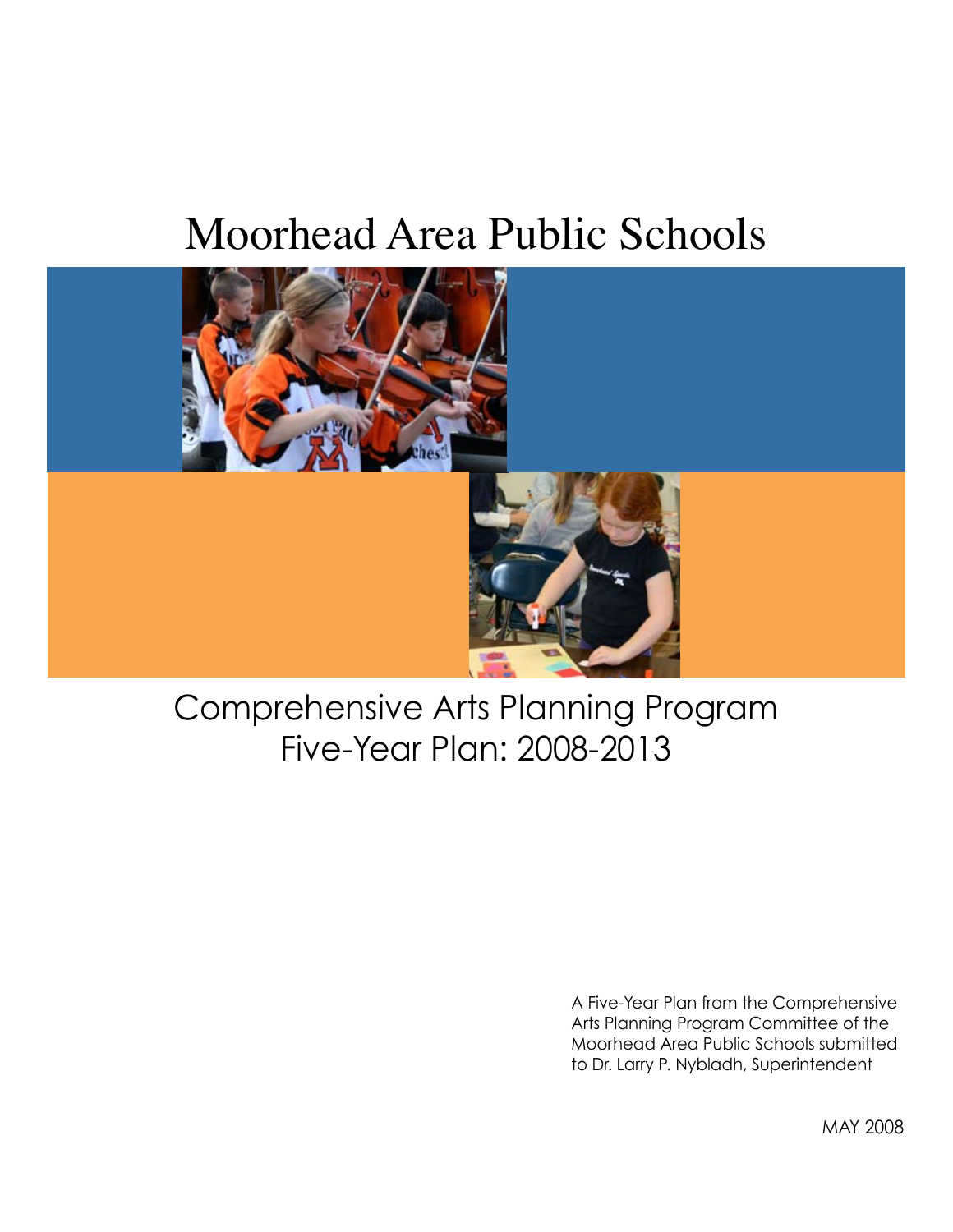## **Table of Contents**

## Appendices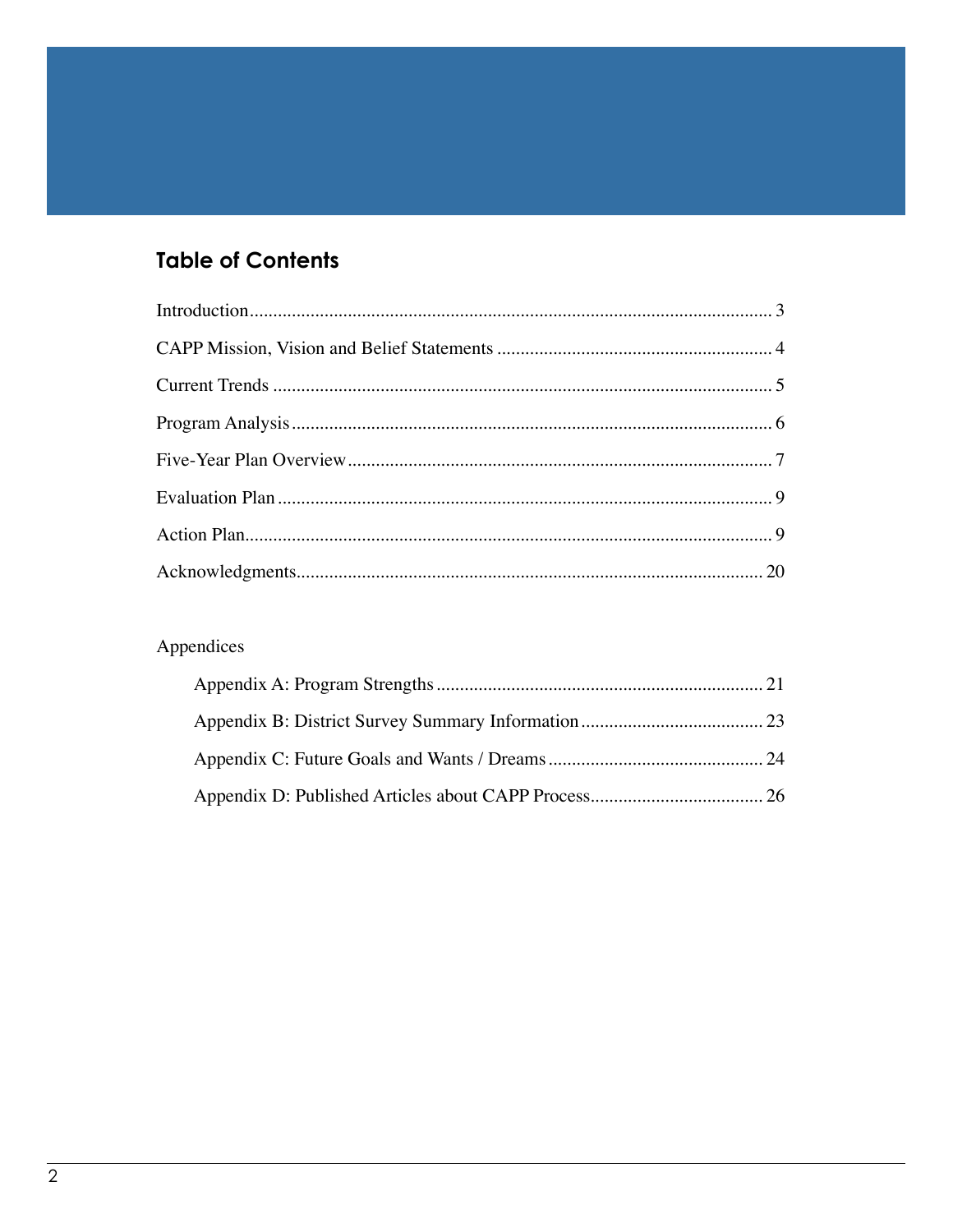

### **Introduction**

Moorhead Area Public Schools has a long-standing reputation of access and excellence in arts education. While there is much to celebrate, there are also ways to strengthen learning in and through the arts for student success in the Moorhead Area Public Schools.

In 2006-07, the Moorhead Area Public Schools conducted a strategic planning process that led to a strategic plan with six priority areas. As part of the process, input was received from district employees through the Chainsaw Planning process and from community members through a survey. This Comprehensive Arts Planning Program (CAPP) plan addresses Priority Area 5: Promote arts and 21st century learning, thinking and life skills. One of the strategies identified was to conduct a comprehensive arts planning program process and develop a five-year plan for arts education in the district.

The CAPP committee met monthly during the school year to generate this plan. Committee members engaged in discussions about the strengths and needs of arts education in the district as well as district challenges related to student needs, diminishing resources, declining enrollment, and state and federal requirements.

Research reviewed by committee members highlighted the need for arts education. In a May 2005 Harris Poll commissioned by Americans for the Arts, 93 percent of Americans polled agree the arts are vital to providing a well-rounded education for children. Committee members also read and discussed Daniel Pink's book "A Whole New Mind." Pink writes, "The future belongs to a very different kind of person with a very different kind of mind — creators and empathizers, pattern recognizers, and meaning makers. These people — artists, inventors, designers, storytellers, caregivers, consolers, big picture thinkers — will now reap society's richest rewards and share its greatest joys."

The CAPP plan presents a vision for K-12 arts education and a five-year action plan toward achieving this vision. The plan is flexible to adjust and align with the district's strategic plan as its evolves and is implemented.

For Moorhead Area Public Schools to maintain its position as an arts leader, it is important to advocate for a strong, comprehensive arts program, incorporating best practice instructional strategies.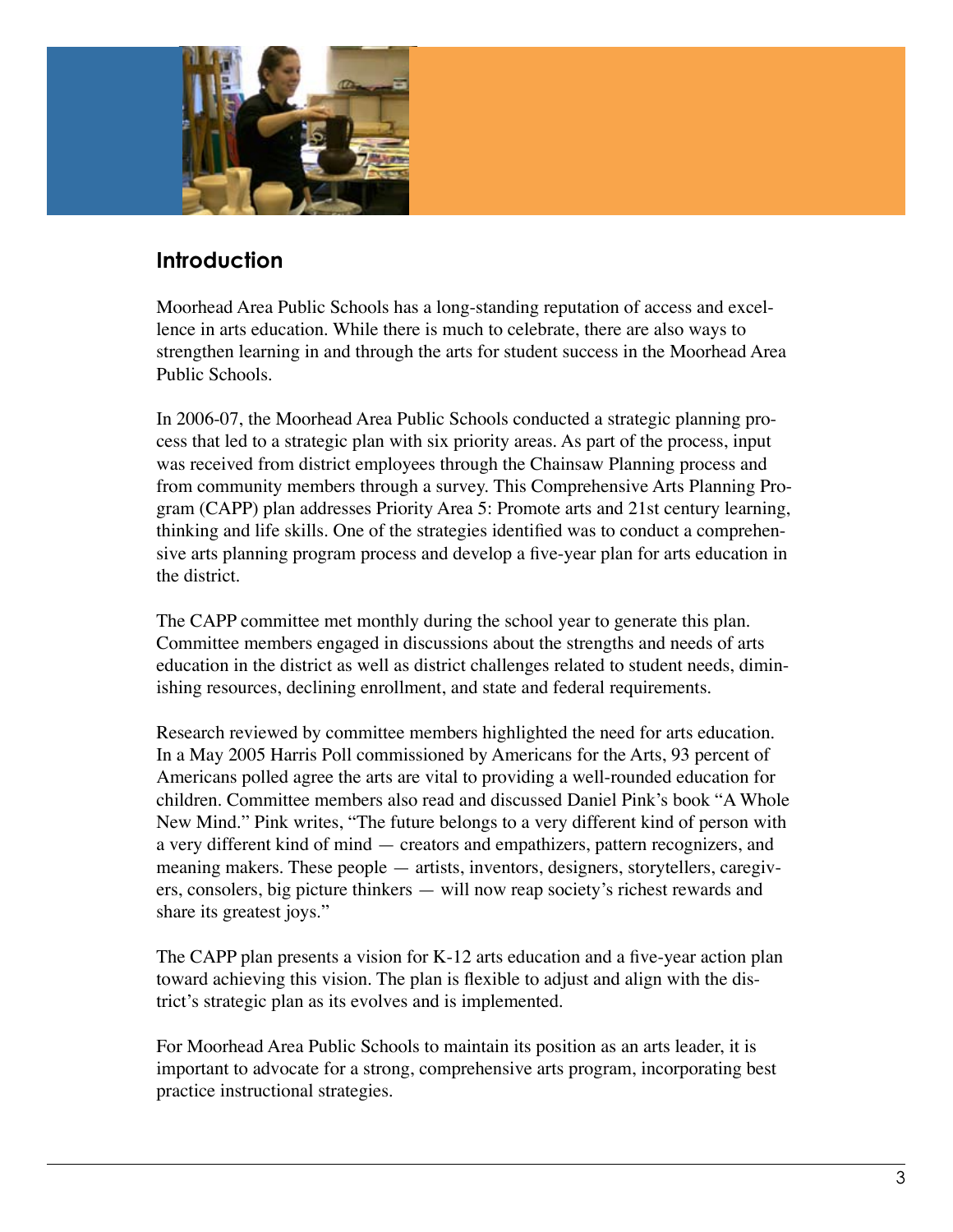

### **CAPP Mission, Vision and Belief Statements**

#### **Mission Statement**

Moorhead…Cultivating a Culture of Creativity through the Arts

#### **Vision Statement**

Moorhead Schools will provide opportunities to appreciate, participate in and create arts to nurture creativity, innovation and imagination.

#### **Belief Statements**

- We believe the arts are core disciplines that are a vital aspect of our human experience.
- We believe the arts have far-reaching potential to help students achieve education goals.
- We believe all subjects are enriched by arts integration.
- We believe the arts are a profound way of reaching students and encouraging their self-worth and their development as caring people.
- We believe the arts offer a set of core competencies including creativity, problem solving, individual responsibility and communication skills that are necessary to compete in the job market.
- We believe that our school district and all of its comprehensive programs must strive to be technologically competent to prepare students to thrive in the 21st century.
- We believe that our school district must exist dynamically within the community, continuing to tap the resources that the community offers to enrich our arts programs. In turn, we are committed to preparing students to positively affect our community.
- We believe that arts service-learning should be an integral part of serving students and meeting community needs.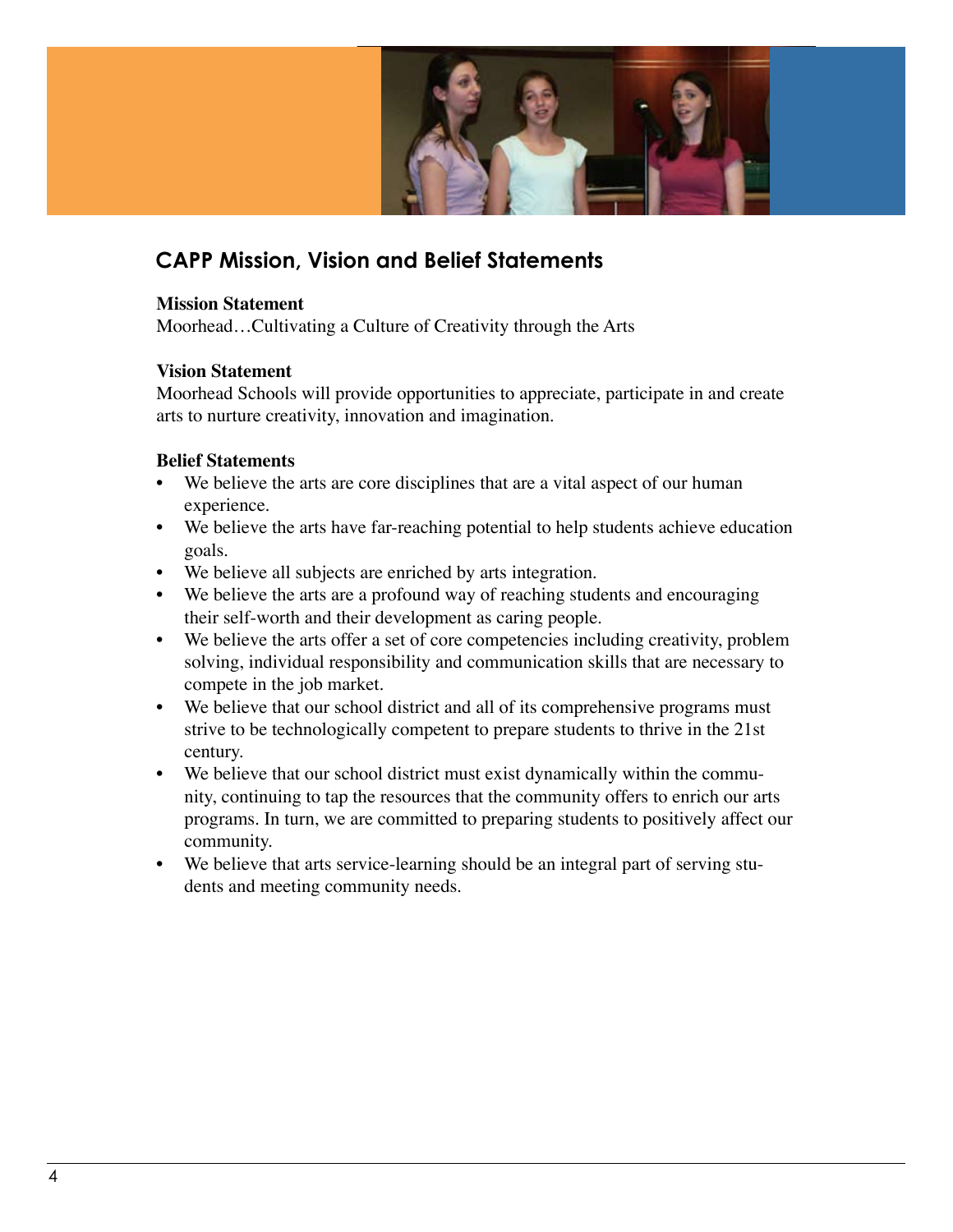

### **Current Trends**

The Moorhead Area Public Schools, located in Clay County, Minn., includes the cities of Moorhead, Georgetown and Sabin. The district, which covers 216 square miles along the Red River, is 34 miles long and 9.5 miles wide.

The demographic composition of Moorhead's population according to the City of Moorhead Web site is:

Moorhead Population 2000 (U.S. Census) ........... 32,177 Fargo-Moorhead Population 2000 ...................... 174,367

*Age Distribution* Age 0-19..........10,000 Age 20-44........12,527 Age 45-64..........5,546 Age 65+.............4,104

Median Age.........28.7

U.S. Census figures for the area show that the median family income in 1999 was \$50,671 and 7.6 percent of families fall below poverty level.

In 2006-07, opening day enrollment numbers for Moorhead Area Public Schools increased, reversing a trend of enrollment decline seen in the district since 1995. For 2007-08, opening day enrollment stabilized with five more students than the 2006-07 opening day enrollment. At 353 students, grade 4 is the smallest grade level in the district. The tenth grade is the largest with 483 students.

Projections for 2008-09 are for a slight decrease in enrollment (approximately 10 students). Enrollment is projected to fluctuate slightly in the coming years.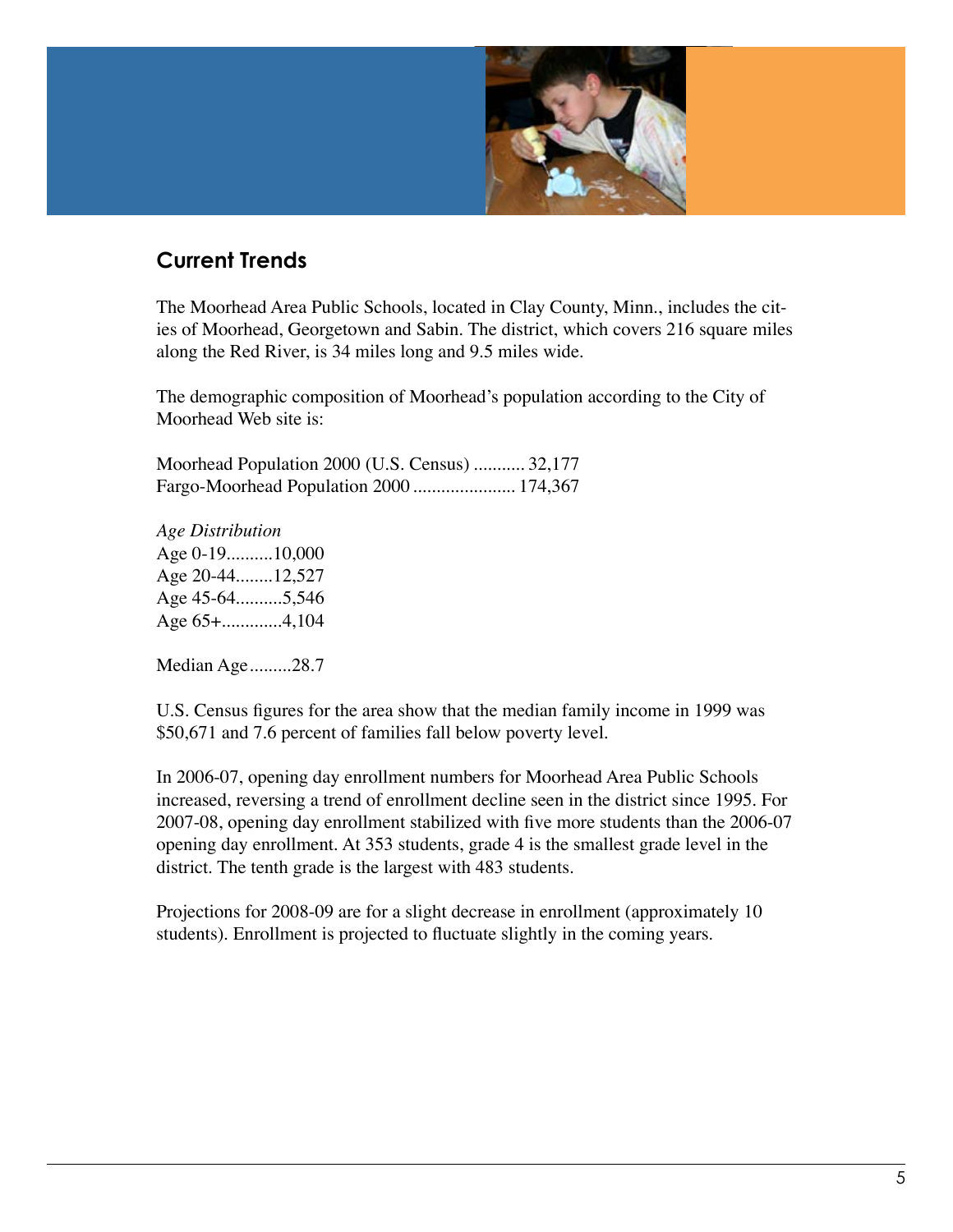### **Program Analysis**

As part of the arts planning process, CAPP committee members identified strengths of arts education in the Moorhead Area Public Schools (Appendix A). The committee also reviewed the district community survey information, focusing specifically on comments and feedback related to arts education. That information is summarized in Appendix B. Members also identified their wants / dreams for arts education (Appendix C), which were used in developing the goals and strategies identified in this plan.

Each of the three elementary schools has a full-time visual arts teacher. There are a total of eight elementary music teachers providing daily music to students in grades 1-5.

Learning Bank, a cooperative effort with the Fargo and West Fargo (N.D.) school districts, provides fine arts performances to students in grades K-6. Each grade level attends an arts performance during the school year. In 2007-08 students have seen performances by the Sun Ergos, Concordia College Percussion Ensemble, Fargo-Moorhead Symphony, Jazz Arts Group, and Thalgahagoda Dance Troupe from Sri Lanka.

Horizon Middle School requires arts education each year. Students in grades 6-8 currently have daily music and a trimester of art each year. Theater arts is offered for grade 8 students.

Moorhead High School offers band, choir and orchestra, visual arts, creative writing, film and theater courses. Students are required to complete one credit of an arts elective to graduate. Students have participated in local, state and regional competitions, earning individual and group recognition.

The district currently does not offer dance and has limited extracurricular opportunities in the arts for students.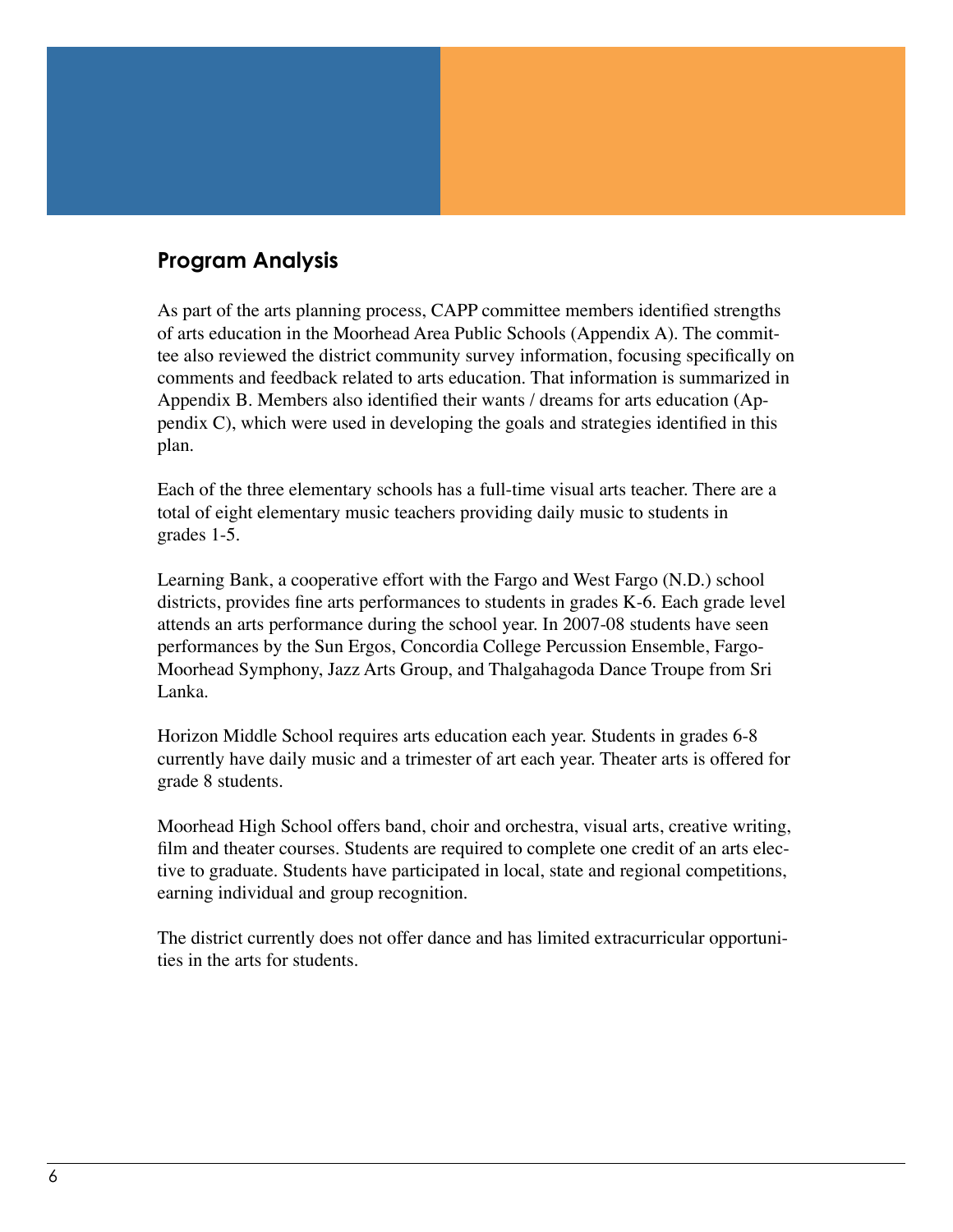

### **Five-Year Plan Overview**

#### *Goal 1: Within five years, review, align and unify district arts curricula, including standards, essential learning and common assessments K-12.*

**Target:** Within five years, a comprehensive arts curriculum will be aligned and sequential and integrated across curricula.

#### **Strategies:**

- Music teachers work together with a state expert to develop, align and assess K-12 curriculum.
- Visual arts teachers work together with a state expert to develop, align and assess K-12 curriculum.
- Theater arts teachers work together with a state expert to develop, align and assess K-12 curriculum.
- Organize campaign for hiring arts education coordinator; identify possible partners in community; investigate funding and grants.
- Increase knowledge about CAPP for all arts teachers in the district.
- Increase media arts opportunities by applying for Art Courses for Educators (ACE) media arts grant.
- Increase dance education opportunities by applying for ACE dance grant.
- Review and revise arts as part of the curriculum cycle.
- Hire an arts education coordinator and continue fund raising to support position.
- Media arts integrated by sharing information from ACE training.
- Dance integrated by sharing information from ACE training.

#### *Goal 2: Within five years, the visibility of arts education will increase through advocacy and communication in the district and community.*

**Target:** Visibility of arts education will be increased through advocacy and communication in the district and community.

#### **Strategies:**

- Establish CAPP committee as an ongoing district arts advisory and advocacy committee that develops an annual work plan, benchmarks and evaluation process that are summarized through a "State of the Arts" presentation.
- Communicate student achievement in the arts.
- Design a logo for the arts programs for Moorhead Area Public Schools.
- Create an arts booster organization called Friends of the Arts.
- Educate stakeholders on the impact of the arts related to student achievement.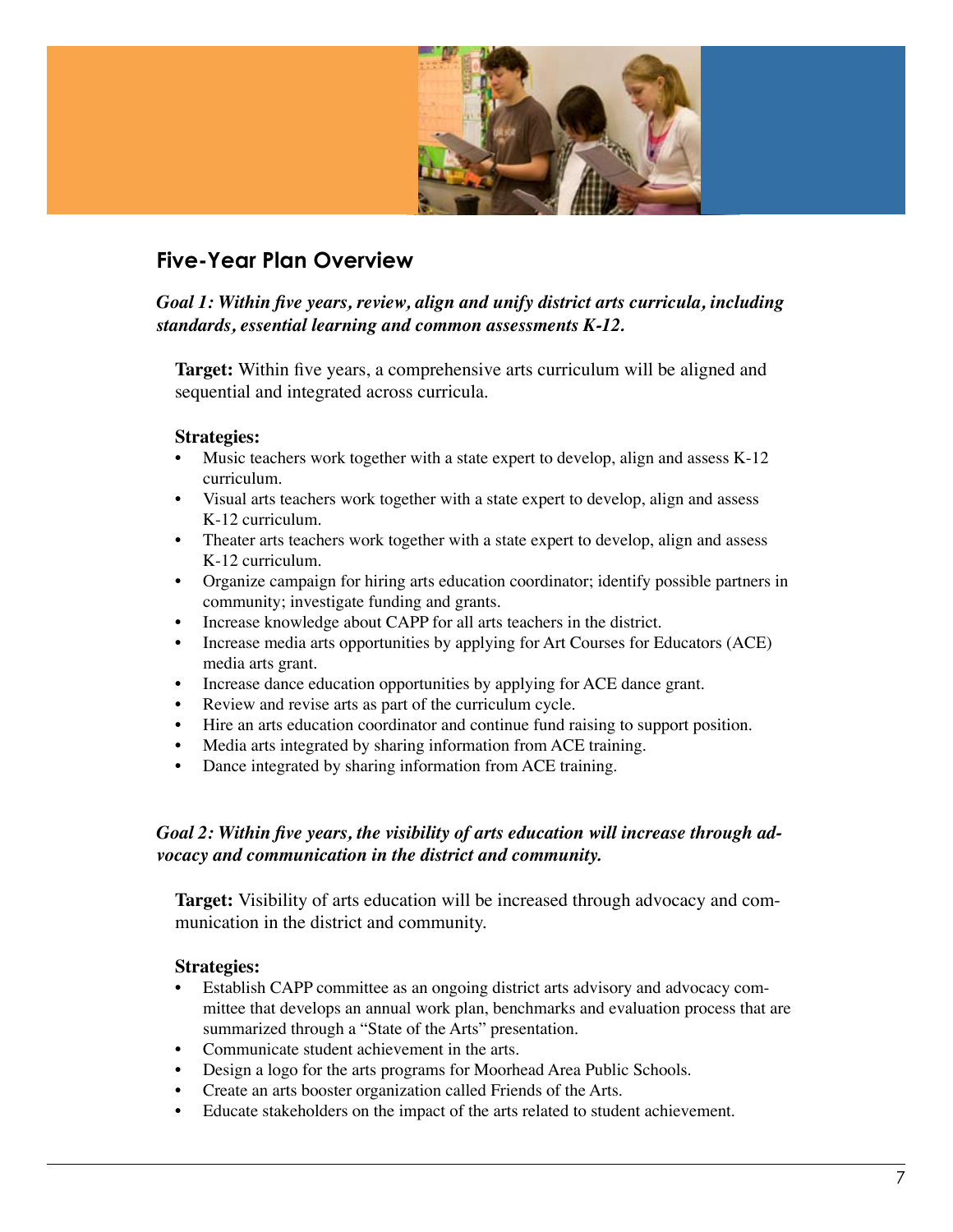

- Summarize work of CAPP through annual "State of the Arts" presentation.
- Establish gallery space at Moorhead High School.
- Friends of the Arts will organize a collaborative arts celebration.
- Provide preK children with digital and written arts information.

**Target:** Students learn in creative, resource-rich environments with adequate professional staff, supplies, instruments, facilities, equipment, technologies and community partnerships.

#### **Strategies:**

- Write grant to Minnesota State Arts Board for dance artist in residency for elementary schools; expand residency to middle school and then to high school.
- Assess current partnerships through an electronic survey, and develop a list of potential partnerships.
- Conduct a needs assessment for facility, equipment and technology for arts education to determine priorities.
- Conduct a needs assessment / survey of students and families for class schedule options and after-school programming.
- Using partnership directory, create partnerships with arts organizations by asking them to be part of CAPP committee.
- Develop an improvement plan utilizing the data gathered from the Year 1 needs assessment.
- Work with administration for input into scheduling and after-school opportunities.
- Enrich arts learning opportunities through community partnerships.
- Secure additional funding sources to support and implement improvement plan.
- Provide creative scheduling options and after-school programs for students.
- Establish community partnerships K-12.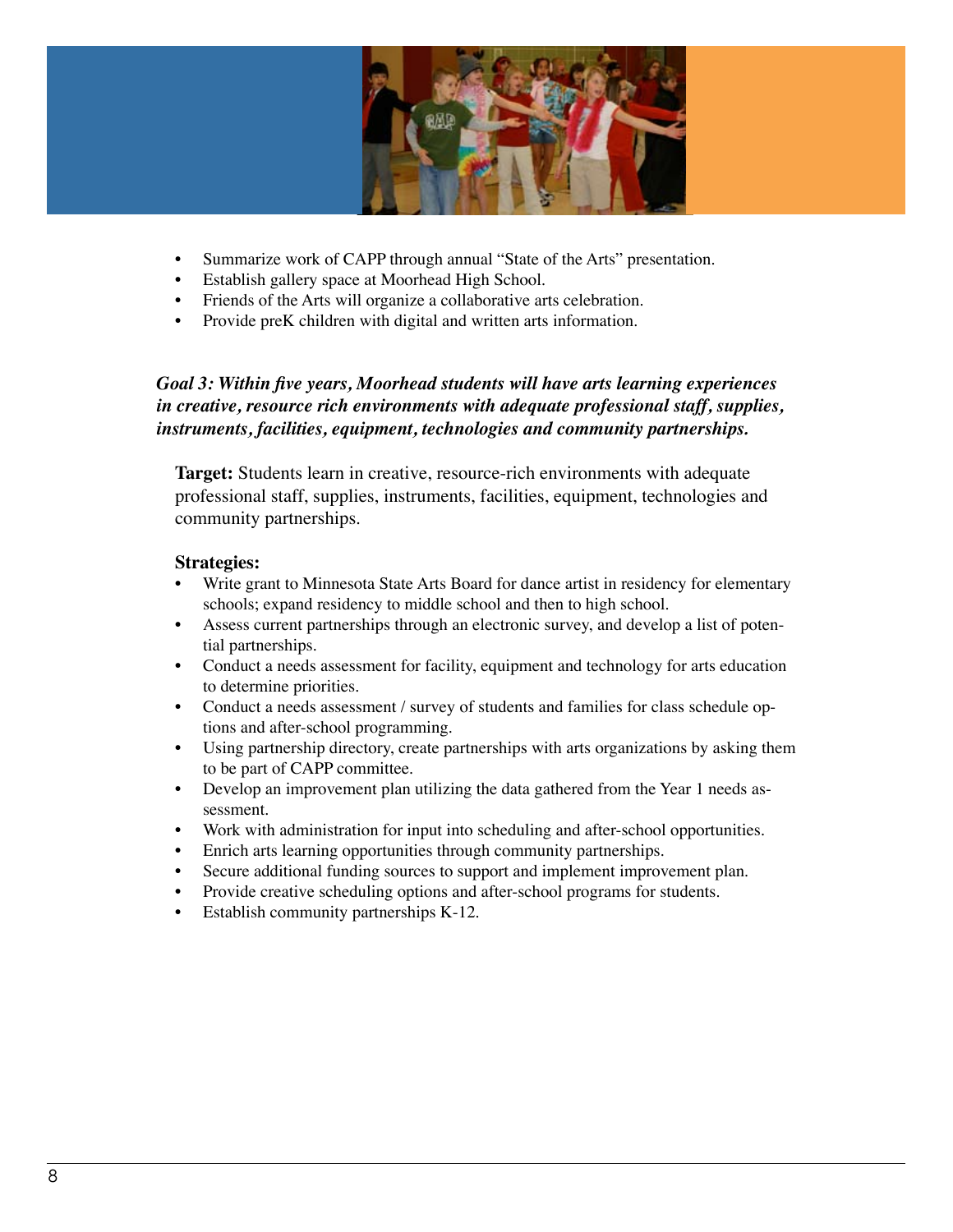

### **Evaluation Plan**

At the end of each academic year, the Moorhead Area Public Schools' CAPP committee will write a "State of the Arts" report and a work plan for the next year. This document will be shared with district stakeholders as appropriate.

Specific activities within the plan will be measured through surveys, participant evaluations, self-evaluations, demographic data, achievement data, audience counts, financial gains or losses, and tangible products. Each year's work plan will further outline these evaluation methods.

### **Action Plan**

| <b>Action Plan: Planning Year</b>                                                                                                                   |      |                  |                                                   |                                                     |  |  |  |  |
|-----------------------------------------------------------------------------------------------------------------------------------------------------|------|------------------|---------------------------------------------------|-----------------------------------------------------|--|--|--|--|
| Goal 1: Within five years, review, align and unify district arts curricula, including standards, essential<br>learning and common assessments K-12. |      |                  |                                                   |                                                     |  |  |  |  |
| <b>Strategies</b>                                                                                                                                   | Year | <b>Arts Area</b> | Responsible                                       | <b>Target / Outcomes</b>                            |  |  |  |  |
| Write five-year arts educa-<br>tion plan.                                                                                                           |      | All              | <b>CAPP</b>                                       | Five-year plan written                              |  |  |  |  |
| Music teachers meet with<br>state expert.                                                                                                           |      | Music            | Music teachers, Perpich                           | Music teachers at-<br>tended                        |  |  |  |  |
| Plan for all arts teachers to<br>meet with facilitator during<br>fall professional develop-<br>ment days.                                           |      | All              | CAPP, administrators                              | Meeting set on<br>calendar; facilitator<br>selected |  |  |  |  |
| Goal 2: Within five years, the visibility of arts education will increase through advocacy and communica-<br>tion in the district and community.    |      |                  |                                                   |                                                     |  |  |  |  |
| <b>Strategies</b>                                                                                                                                   | Year | <b>Arts Area</b> | Responsible                                       | <b>Target / Outcomes</b>                            |  |  |  |  |
| Communicate student<br>achievement in the arts.                                                                                                     |      | All              | Arts teachers, building<br>leadership, communica- | Student achievement<br>in the arts is acknowl-      |  |  |  |  |

| Communicate station      | $\overline{1}$ | THE REALISTS, CALIGNING | <u>otagont aonio Fontont</u> |  |
|--------------------------|----------------|-------------------------|------------------------------|--|
| achievement in the arts. |                | leadership, communica-  | in the arts is acknowl-      |  |
|                          |                | tions coordinator       | edged in district com-       |  |
|                          |                |                         | munications, recogni-        |  |
|                          |                |                         | tion by School Board,        |  |
|                          |                |                         | through the media,           |  |
|                          |                |                         | and through perfor-          |  |
|                          |                |                         | mances / exhibits.           |  |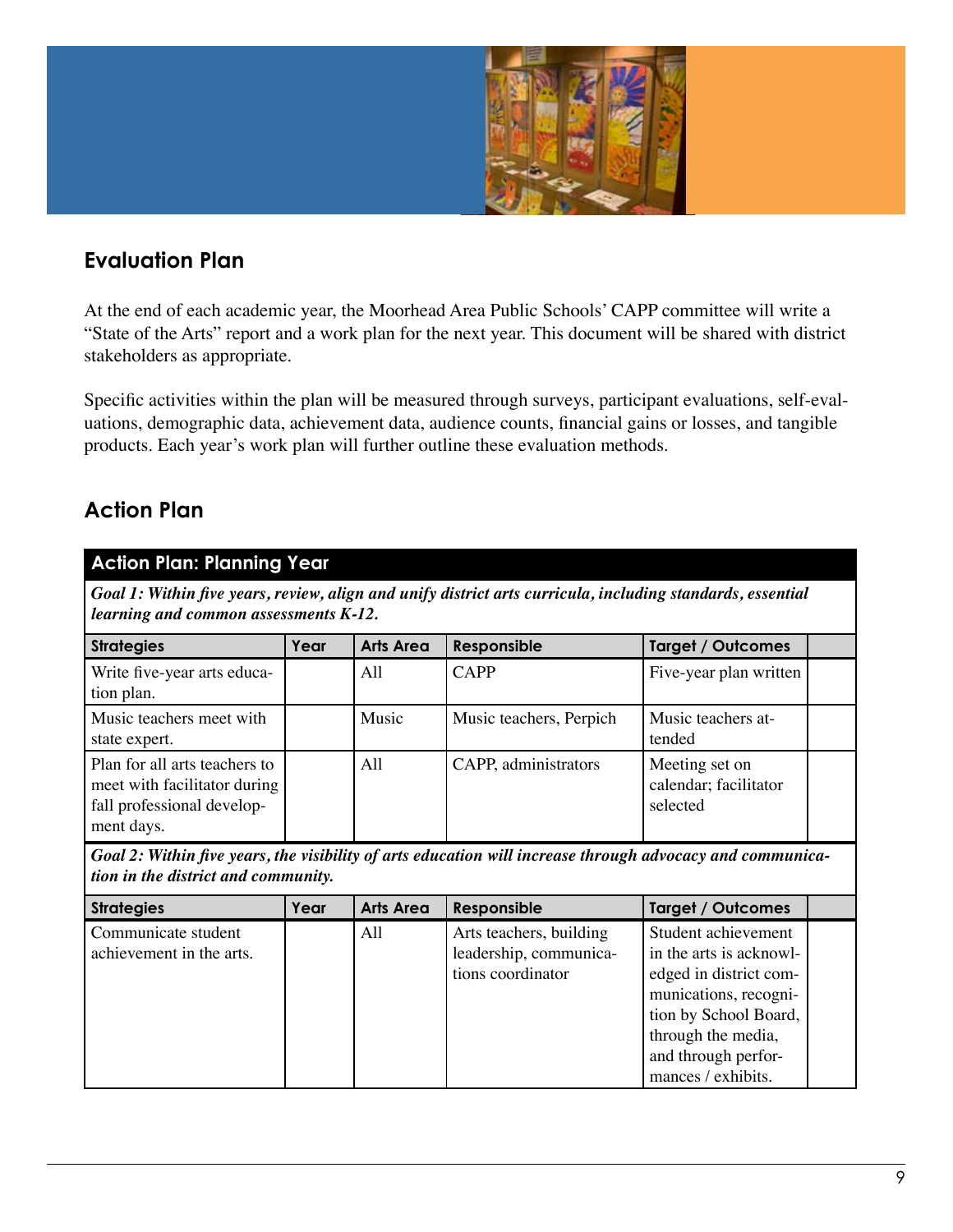

### **Year 1 Action Plan: 2008-2009**

*Goal 1: Within five years, review, align and unify district arts curricula, including standards, essential learning and common assessments K-12.*

| <b>Strategies</b>                                                                                                                                   | Year         | <b>Arts Area</b> | Responsible                   | <b>Target / Outcomes</b>                                                                     |  |
|-----------------------------------------------------------------------------------------------------------------------------------------------------|--------------|------------------|-------------------------------|----------------------------------------------------------------------------------------------|--|
| Organize campaign for<br>hiring arts education coordi-<br>nator; identify possible part-<br>ners in community; investi-<br>gate funding and grants. | 1            | All              | Steering committee, CAPP      | Data collected                                                                               |  |
| Increase knowledge about<br>CAPP for all arts teachers<br>in the district.                                                                          | 1            | All              | CAPP, arts teachers           | All arts teachers meet<br>with facilitator during<br>during fall professional<br>development |  |
| Visual arts teachers meet<br>with state expert.                                                                                                     | $\mathbf{1}$ | Visual           | Visual arts teachers, Perpich | Visual arts teachers at-<br>tended.                                                          |  |
| Music teachers meet with<br>state expert.                                                                                                           | $\mathbf{1}$ | Music            | Music teachers, Perpich       | Write K-12 vertically<br>aligned curricula; align<br>with state standards                    |  |
| Increase dance opportuni-<br>ties.                                                                                                                  | 1            | Dance            | CAPP grant writing team       | Artist residency grant<br>submitted to MSAB                                                  |  |
| Increase media arts op-<br>portunities by applying for<br>ACE media arts grant.                                                                     | $\mathbf{1}$ | Media            | CAPP grant writing team       | Grant submitted                                                                              |  |
| Media arts person chosen<br>to attend ACE training at<br>Perpich Center beginning<br>August 2009.                                                   | 1            | Media            | <b>CAPP</b>                   | Media arts person se-<br>lected to attend training                                           |  |

*Goal 2: Within five years, the visibility of arts education will increase through advocacy and communication in the district and community.*

| <b>Strategies</b>             | Year | Arts Area | Responsible                 | <b>Target / Outcomes</b> |  |
|-------------------------------|------|-----------|-----------------------------|--------------------------|--|
| Establish CAPP commit-        |      | All       | Assistant superintendent of | CAPP committee is        |  |
| tee as an ongoing district    |      |           | teaching and learning       | established              |  |
| arts advisory and advocacy    |      |           |                             |                          |  |
| committee that develops       |      |           |                             |                          |  |
| an annual work plan,          |      |           |                             |                          |  |
| benchmarks and evaluation     |      |           |                             |                          |  |
| process that are summa-       |      |           |                             |                          |  |
| rized through a "State of the |      |           |                             |                          |  |
| Arts" presentation.           |      |           |                             |                          |  |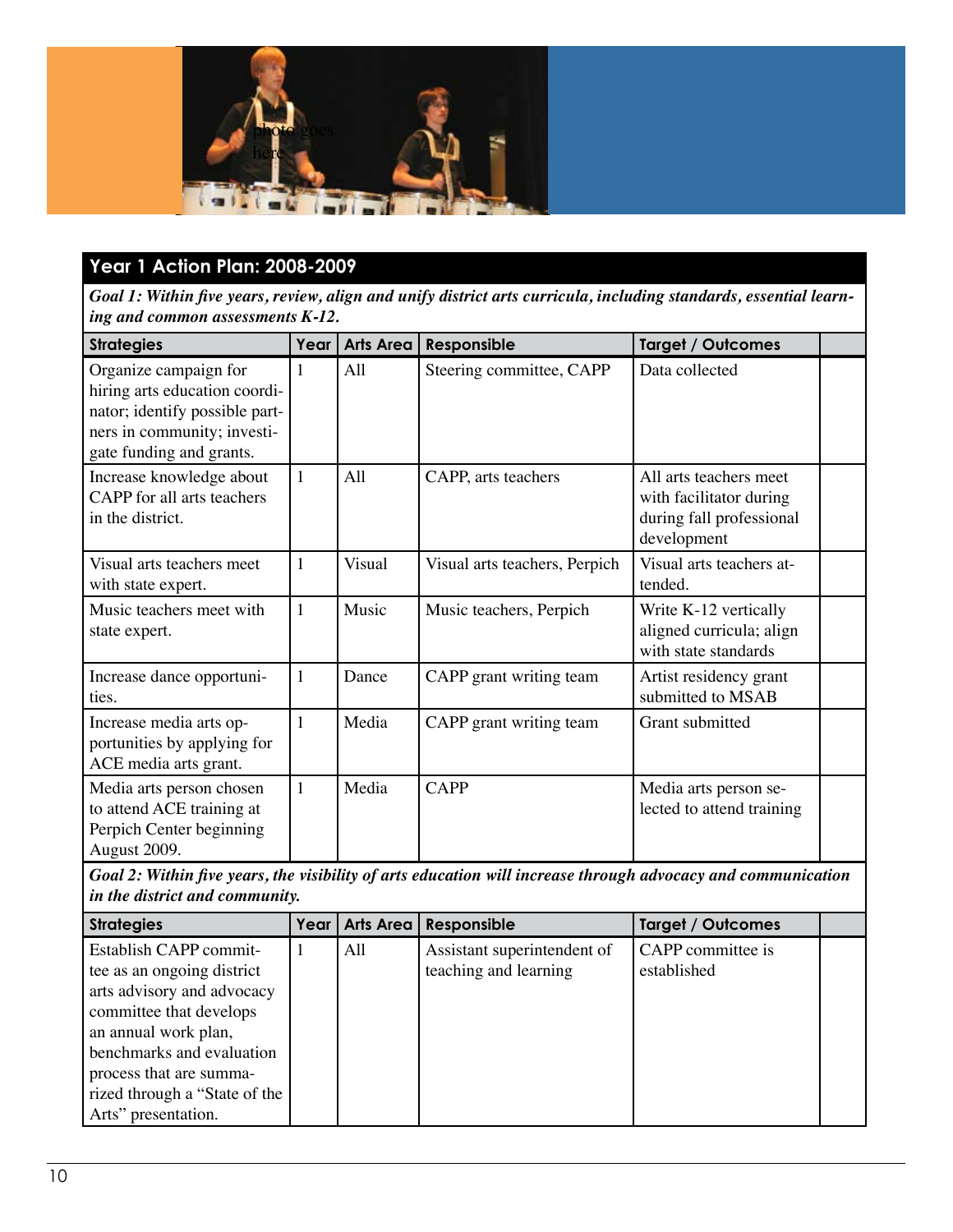

| <b>Year 1 Action Plan: 2008-2009</b>                                        |                |     |                                                                      |                                                                                                                                                                                      |  |  |  |
|-----------------------------------------------------------------------------|----------------|-----|----------------------------------------------------------------------|--------------------------------------------------------------------------------------------------------------------------------------------------------------------------------------|--|--|--|
| Create an arts booster orga-<br>nization called Friends of<br>the Arts.     | $\overline{1}$ | All | CAPP committee                                                       | An arts booster organi-<br>zation is created with<br>organizational plan.                                                                                                            |  |  |  |
| Design a logo for the arts<br>programs for Moorhead<br>Area Public Schools. | 1              | A11 | CAPP committee, high<br>school art teacher                           | Unified logo used on<br>district arts programming<br>publications                                                                                                                    |  |  |  |
| Continue to communicate<br>student achievement in the<br>arts.              | 1              | All | Arts teachers, building<br>leadership, communications<br>coordinator | Student achievement in<br>the arts is acknowledged<br>in district communica-<br>tions, recognition by<br>School Board, through<br>the media, and through<br>performances / exhibits. |  |  |  |

| <b>Strategies</b>                                                                                                                | Year         | <b>Arts Area</b> | Responsible                                                                                                                                                  | <b>Target / Outcomes</b>                                                                          |  |
|----------------------------------------------------------------------------------------------------------------------------------|--------------|------------------|--------------------------------------------------------------------------------------------------------------------------------------------------------------|---------------------------------------------------------------------------------------------------|--|
| Write grant to Minnesota<br><b>State Arts Board for dance</b><br>artist in residency for el-<br>ementary schools.                | 1            | Dance            | CAPP grant writing team                                                                                                                                      | Dance artist in residency<br>for elementary schools<br>funded                                     |  |
| Assess current partner-<br>ships through an electronic<br>survey.                                                                |              | All              | Assistant superintendent of<br>teaching and learning, CAPP,<br>director of information<br>systems and instructional<br>support                               | A list of current partner-<br>ships are developed into<br>an electronic directory                 |  |
| Develop a list of potential<br>partnerships.                                                                                     | $\mathbf{1}$ | All              | Assistant superintendent of<br>teaching and learning, CAPP,<br>building administrators                                                                       | Directory expanded for<br>potential partnerships                                                  |  |
| Conduct a needs assessment<br>for facility, equipment and<br>technology for arts educa-<br>tion to determine priorities.         |              | All              | CAPP, assistant superinten-<br>dent of business services                                                                                                     | Needs assessment com-<br>pleted                                                                   |  |
| Conduct a needs assessment<br>/ survey of students and<br>families for class schedule<br>options and after-school<br>programming | $\vert$ 1    | All              | CAPP, assistant superin-<br>tendents of teaching and<br>learning and business ser-<br>vices, director of information<br>systems and instructional<br>support | Schedule and class op-<br>tions to engage students<br>in the arts are examined<br>and established |  |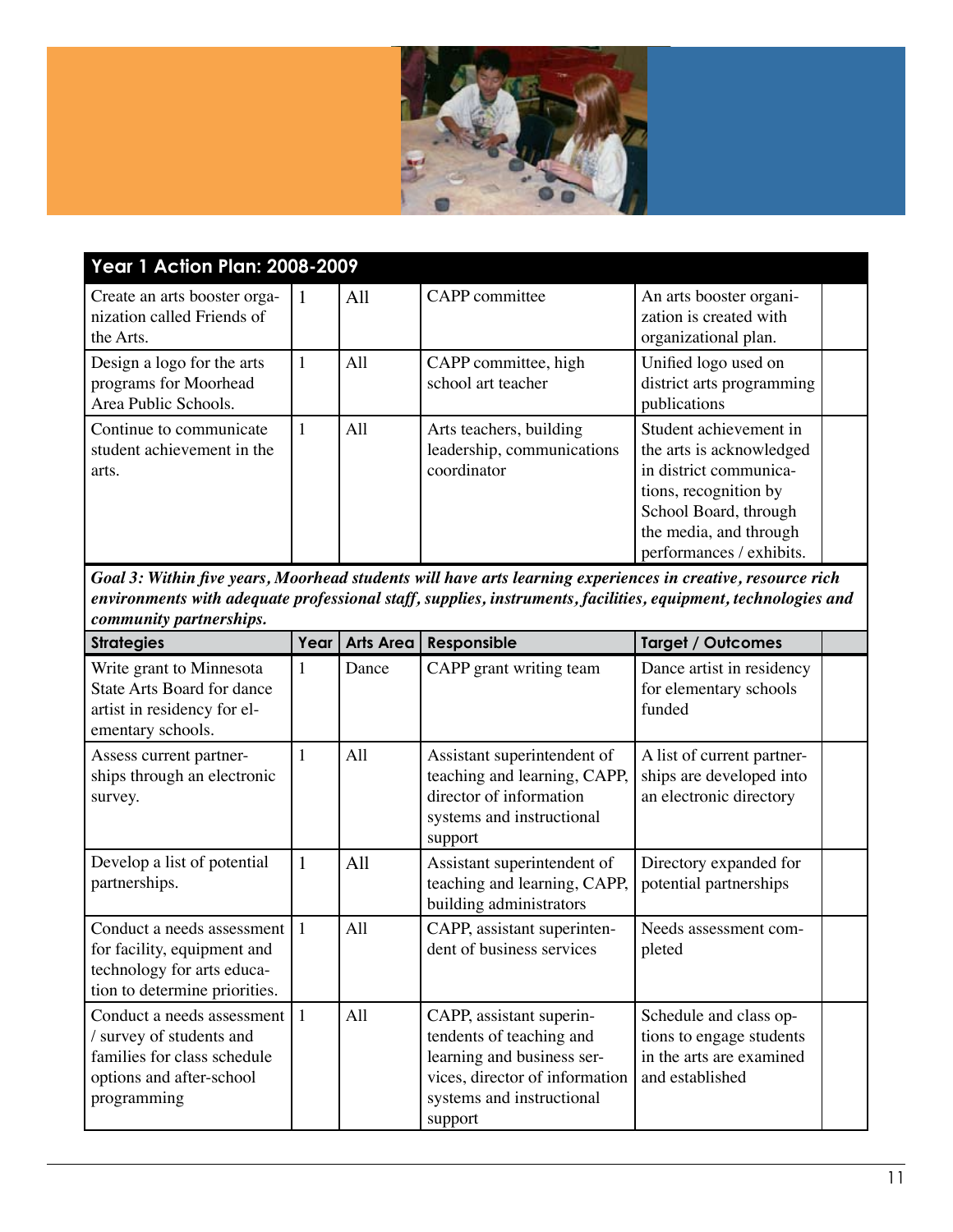

### **Year 2 Action Plan: 2009-2010**

*Goal 1: Within five years, review, align and unify district arts curricula, including standards, essential learning and common assessments K-12.*

| <b>Strategies</b>                                                                              | Year           | <b>Arts Area</b> | Responsible                                                | <b>Target / Outcomes</b>                                                                                         |  |
|------------------------------------------------------------------------------------------------|----------------|------------------|------------------------------------------------------------|------------------------------------------------------------------------------------------------------------------|--|
| Theater arts teachers meet<br>with state expert.                                               | $\overline{2}$ | Theater          | Theater teachers,<br>Perpich, elementary<br>representative | Theater teachers at-<br>tended                                                                                   |  |
| Visual arts teachers meet with<br>state expert.                                                | 2              | <b>Visual</b>    | Visual arts teachers,<br>Perpich                           | Write K-12 vertically<br>aligned curricula; align<br>with state standards                                        |  |
| Music teachers complete<br>K-12 curriculum.                                                    | $\overline{2}$ | Music            | Music teachers, admin-<br>istrators                        | Music curriculm sent to<br>Perpich for evaluation;<br>changes made                                               |  |
| Media arts person attends first<br>year of ACE training.                                       | 2              | Media            | <b>CAPP</b>                                                | Media arts person at-<br>tends training                                                                          |  |
| Increase dance education<br>opportunities by applying for<br>ACE dance grant.                  | $\overline{2}$ | Dance            | CAPP grant writing<br>team                                 | Grant submitted                                                                                                  |  |
| Dance person chosen to at-<br>tend ACE training at Perpich<br>Center beginning August<br>2010. | $\overline{2}$ | Dance            | <b>CAPP</b>                                                | Dance person selected<br>for training                                                                            |  |
| Begin fund raising for an arts<br>education coordinator.                                       | $\overline{2}$ | All              | Steering committee,<br>CAPP grant writing<br>team          | Committee is formed;<br>plan generated; grants<br>written                                                        |  |
| Review and revise arts as part<br>of the curriculum cycle.                                     | $\overline{2}$ | A11              | Arts teachers, admin-<br>istrators, elementary<br>teachers | Research in available<br>curriculum completed<br>by music, visual arts,<br>theater arts, dance and<br>media arts |  |

*Goal 2: Within five years, the visibility of arts education will increase through advocacy and communication in the district and community.*

| <b>Strategies</b>                                                                    | Year | <b>Arts Area</b> | Responsible                           | <b>Target / Outcomes</b>                                                |  |
|--------------------------------------------------------------------------------------|------|------------------|---------------------------------------|-------------------------------------------------------------------------|--|
| Educate stakeholders on the<br>impact of the arts related to<br>student achievement. | 2    | A11              | CAPP, communica-<br>tions coordinator | Research is shared in<br>district publications                          |  |
| Further develop Friends of<br>the Arts booster organization.                         |      | A11              | CAPP, Friends of the<br>Arts          | Friends of the Arts meets<br>regularly and begins<br>implementing plans |  |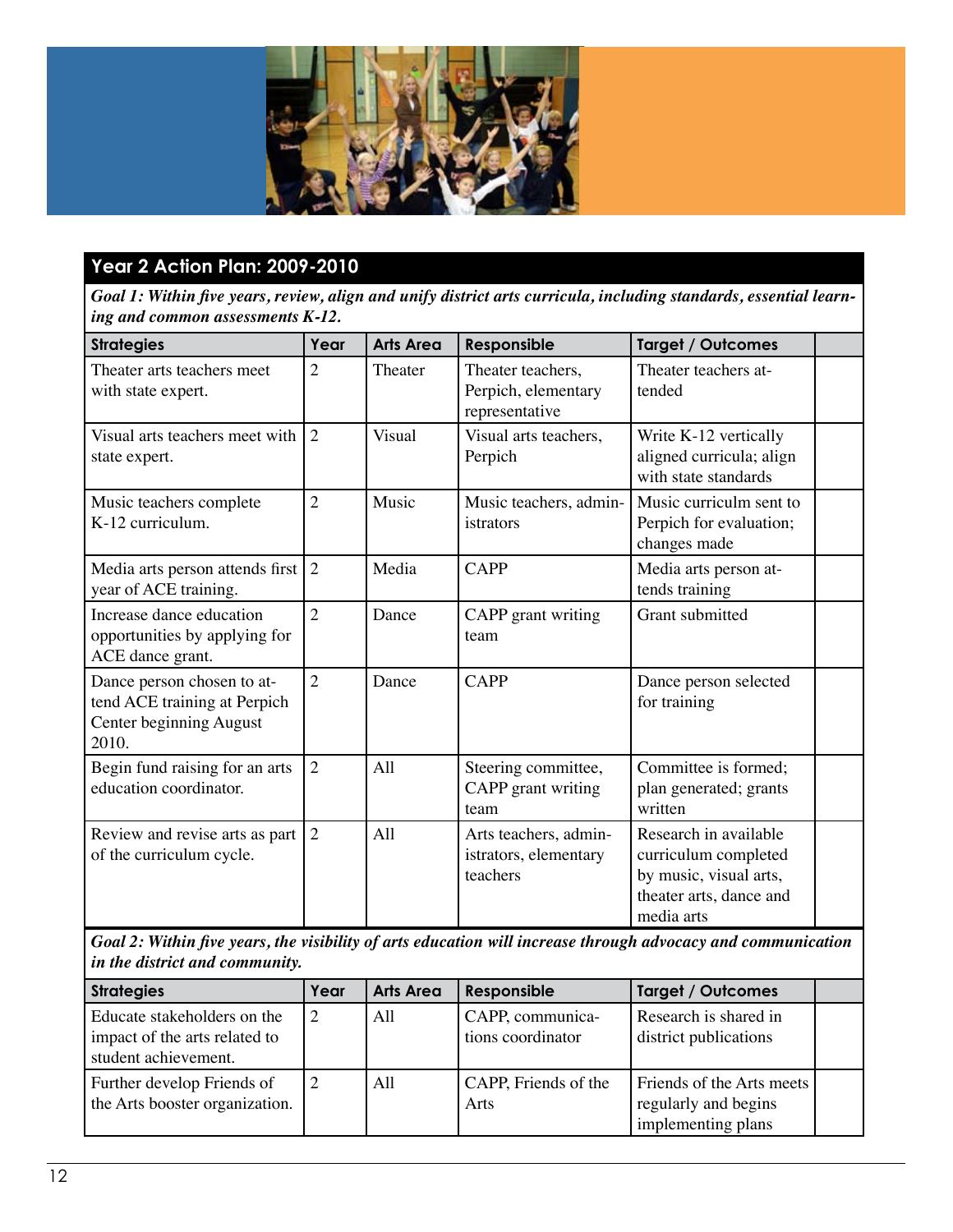| <b>Year 2 Action Plan: 2009-2010</b>                                          |                |     |                                                                        |                                                                                                                                                                                      |  |  |
|-------------------------------------------------------------------------------|----------------|-----|------------------------------------------------------------------------|--------------------------------------------------------------------------------------------------------------------------------------------------------------------------------------|--|--|
| Continue to communicate stu-12<br>dent achievement in the arts.               |                | All | Arts teachers, building<br>leadership, communi-<br>cations coordinator | Student achievement in<br>the arts is acknowledged<br>in district communica-<br>tions, recognition by<br>School Board, through<br>the media, and through<br>performances / exhibits. |  |  |
| Summarize work of CAPP<br>through annual "State of the<br>Arts" presentation. | $\overline{2}$ | All | <b>CAPP</b>                                                            | "State of the Arts" pre-<br>sentation completed                                                                                                                                      |  |  |

| <b>Strategies</b>                                                                                                                      | Year           | <b>Arts Area</b> | Responsible                                                                    | <b>Target / Outcomes</b>                                                           |  |
|----------------------------------------------------------------------------------------------------------------------------------------|----------------|------------------|--------------------------------------------------------------------------------|------------------------------------------------------------------------------------|--|
| Write grant to Minnesota<br><b>State Arts Board for dance</b><br>artist in residency for el-<br>ementary schools and middle<br>school. | $\overline{2}$ | Dance            | CAPP grant writing<br>team                                                     | Dance artist in residency<br>for elementary schools<br>and middle school<br>funded |  |
| Using partnership directory,<br>create partnerships with arts<br>organizations by asking them<br>to be part of CAPP commit-<br>tee.    | $\overline{2}$ | All              | <b>CAPP</b>                                                                    | Partnerships created<br>with arts organizaitons                                    |  |
| Develop an improvement<br>plan utilizing the data gath-<br>ered from the Year 1 needs<br>assessment.                                   | $\overline{2}$ | All              | CAPP, department<br>chairs, central office<br>and building adminis-<br>trators | An improvement plan is<br>developed utilizing the<br>data from Year 1              |  |
| Work with administration<br>for input into scheduling and<br>after-school opportunities.                                               | $\overline{2}$ | A11              | CAPP, department<br>chairs, building admin-<br>istrators                       | Scheduling and after-<br>school options under-<br>stood and organized              |  |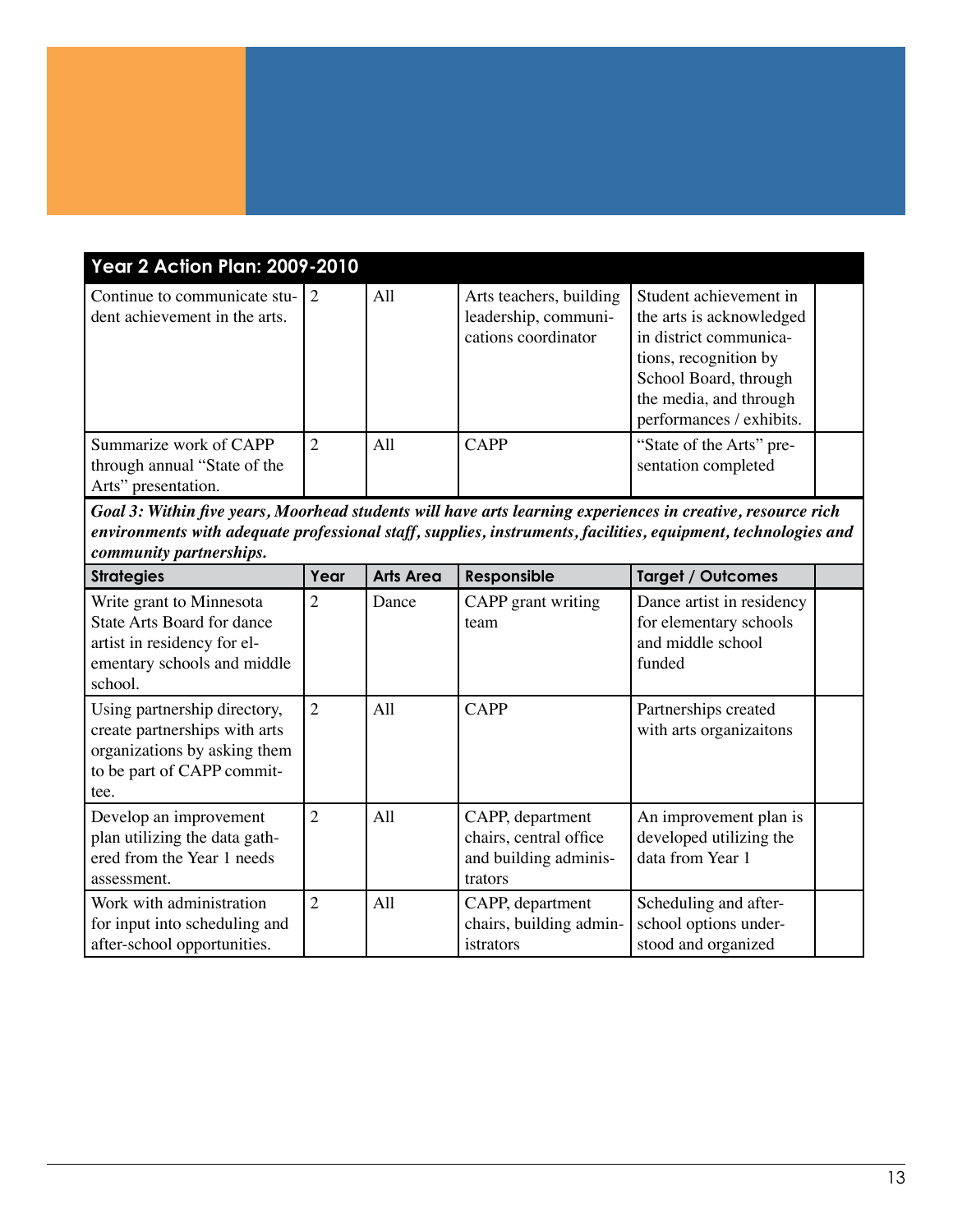

### **Year 3 Action Plan: 2010-2011**

*Goal 1: Within five years, review, align and unify district arts curricula, including standards, essential learning and common assessments K-12.*

| <b>Strategies</b>                                          | Year           | <b>Arts Area</b> | Responsible                                                    | <b>Target / Outcomes</b>                                                  |  |
|------------------------------------------------------------|----------------|------------------|----------------------------------------------------------------|---------------------------------------------------------------------------|--|
| Theater arts teachers meet<br>with state expert.           | 3              | Theater          | Theater teachers, Per-<br>pich, elementary repre-<br>sentative | Write K-12 vertically<br>aligned curricula; align<br>with state standards |  |
| Visual arts teachers complete<br>K-12 curriculum           | 3              | <b>Visual</b>    | Visual arts teachers,<br>administrators                        | Visual arts curriculum<br>evaluated by Perpich<br>Center; changes made    |  |
| Music teachers complete<br>K-12 curriculum                 | 3              | Music            | Music teachers                                                 | Music curriculum is<br>adopted by board                                   |  |
| Hire a .5 FTE arts education<br>coordinator                | 3              | All              | CAPP, administration                                           | Coordinator is hired                                                      |  |
| Theater teachers complete<br>K-12 curriculum               | 3              | Theater          | Theaters arts teachers,<br>administrators                      | Theater arts curriculum<br>evaluated by Perpich<br>Center; changes made   |  |
| Visual arts teachers complete<br>K-12 curriculum           | 3              | <b>Visual</b>    | Visual arts teachers,<br>administrators                        | Visual arts curriculum<br>is adopted by board                             |  |
| Review and revise arts as part<br>of the curriculum cycle. | $\overline{3}$ | All              | Arts teachers, admin-<br>istrators, elementary<br>teachers     | Curriculum and materi-<br>als chosen and ordered                          |  |
| Media arts person continues<br>ACE training.               | 3              | Media            | <b>CAPP</b>                                                    | Media arts person at-<br>tends training                                   |  |
| Dance person attends first<br>year of ACE training.        | 3              | Dance            | <b>CAPP</b>                                                    | Dance person attends<br>training                                          |  |
| Continue fund raising for arts<br>education coordinator    | 3              | All              | Steering committee, arts<br>education coordinator              | Grants written                                                            |  |

*Goal 2: Within five years, the visibility of arts education will increase through advocacy and communication in the district and community.*

| <b>Strategies</b>                                                        | Year | <b>Arts Area</b>             | Responsible                                                          | <b>Target / Outcomes</b>                  |  |
|--------------------------------------------------------------------------|------|------------------------------|----------------------------------------------------------------------|-------------------------------------------|--|
| Establish gallery space at<br>Moorhead High School.                      |      | Visual,<br>Music,<br>Theater | Arts teachers, activities<br>director, high school<br>administrators | Gallery space is estab-<br>lished         |  |
| Friends of the Arts begins<br>planning a district arts cel-<br>ebration. |      | A11                          | CAPP, Friends of the<br>Arts                                         | Planning for arts cel-<br>ebration begins |  |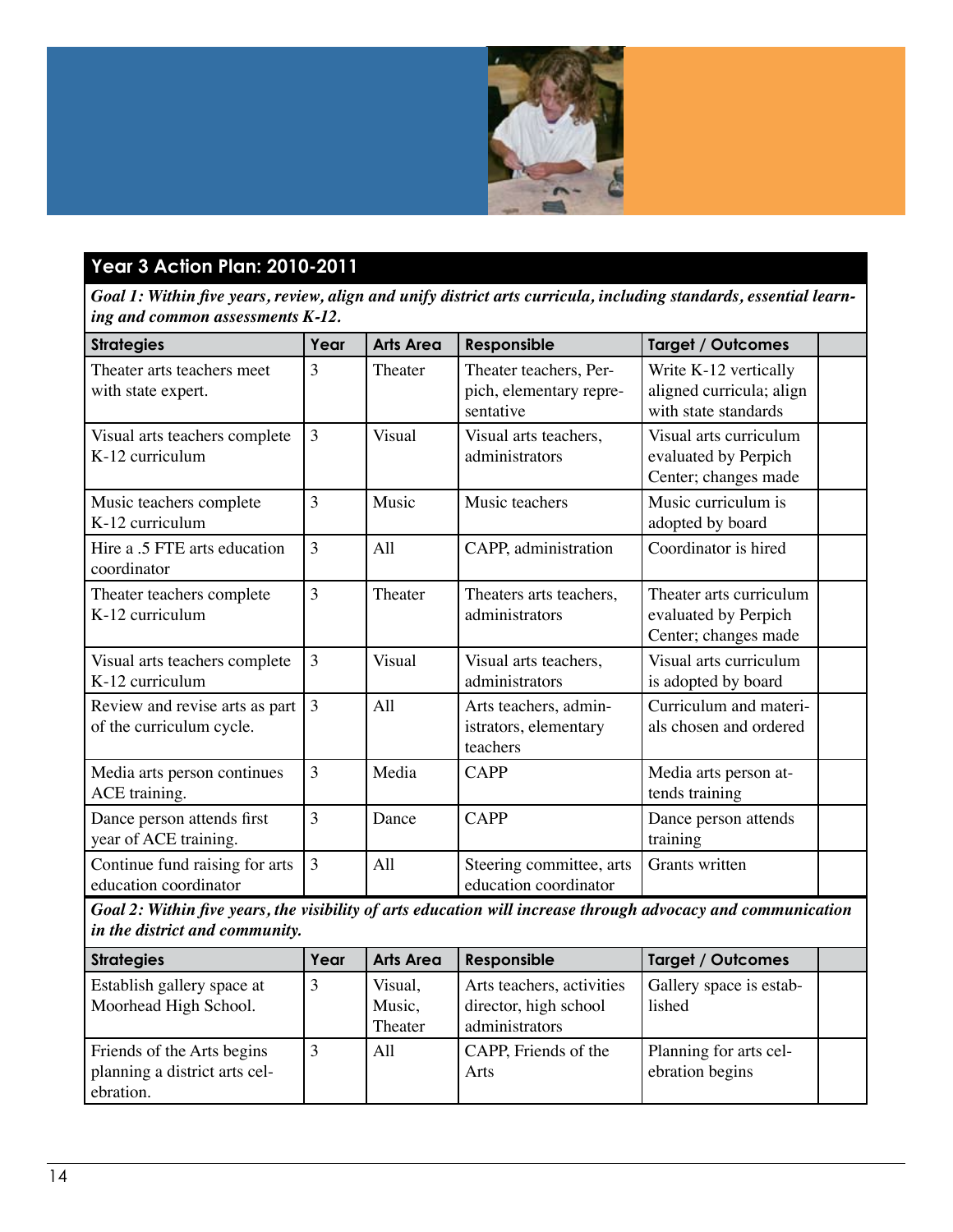

| <b>Year 3 Action Plan: 2010-2011</b>                                          |   |     |                                                                        |                                                                                                                                                                                             |  |
|-------------------------------------------------------------------------------|---|-----|------------------------------------------------------------------------|---------------------------------------------------------------------------------------------------------------------------------------------------------------------------------------------|--|
| Continue to communicate stu- $\vert$ 3<br>dent achievement in the arts.       |   | All | Arts teachers, building<br>leadership, communica-<br>tions coordinator | Student achievement<br>in the arts is acknowl-<br>edged in district com-<br>munications, recogni-<br>tion by School Board,<br>through the media, and<br>through performances /<br>exhibits. |  |
| Summarize work of CAPP<br>through annual "State of the<br>Arts" presentation. | 3 | All | <b>CAPP</b>                                                            | "State of the Arts" pre-<br>sentation completed                                                                                                                                             |  |

| <b>Strategies</b>                                                                                                                                   | Year | <b>Arts Area</b> | Responsible                                                               | <b>Target / Outcomes</b>                                                                          |  |
|-----------------------------------------------------------------------------------------------------------------------------------------------------|------|------------------|---------------------------------------------------------------------------|---------------------------------------------------------------------------------------------------|--|
| Write grant to Minnesota<br><b>State Arts Board for dance</b><br>artist in residency for elemen-<br>tary schools, middle school<br>and high school. | 3    | Dance            | CAPP grant writing<br>team                                                | Dance artist in resi-<br>dency for elementary<br>schools, middle school<br>and high school funded |  |
| Enrich arts learning oppor-<br>tunities through community<br>partnerships.                                                                          | 3    | All              | <b>CAPP</b>                                                               | Additional arts oppor-<br>tunities created                                                        |  |
| Seek additional funding<br>sources to support improve-<br>ment plan.                                                                                | 3    | All              | CAPP, department<br>chairs, central office and<br>building administrators | Funding sources<br>sought; grants written                                                         |  |
| Provide creative schedul-<br>ing options and after-school<br>programs for students.                                                                 | 3    | A11              | CAPP, department<br>chairs, central office and<br>building administrators | Creative scheduling op-<br>tions and after-school<br>programs provided                            |  |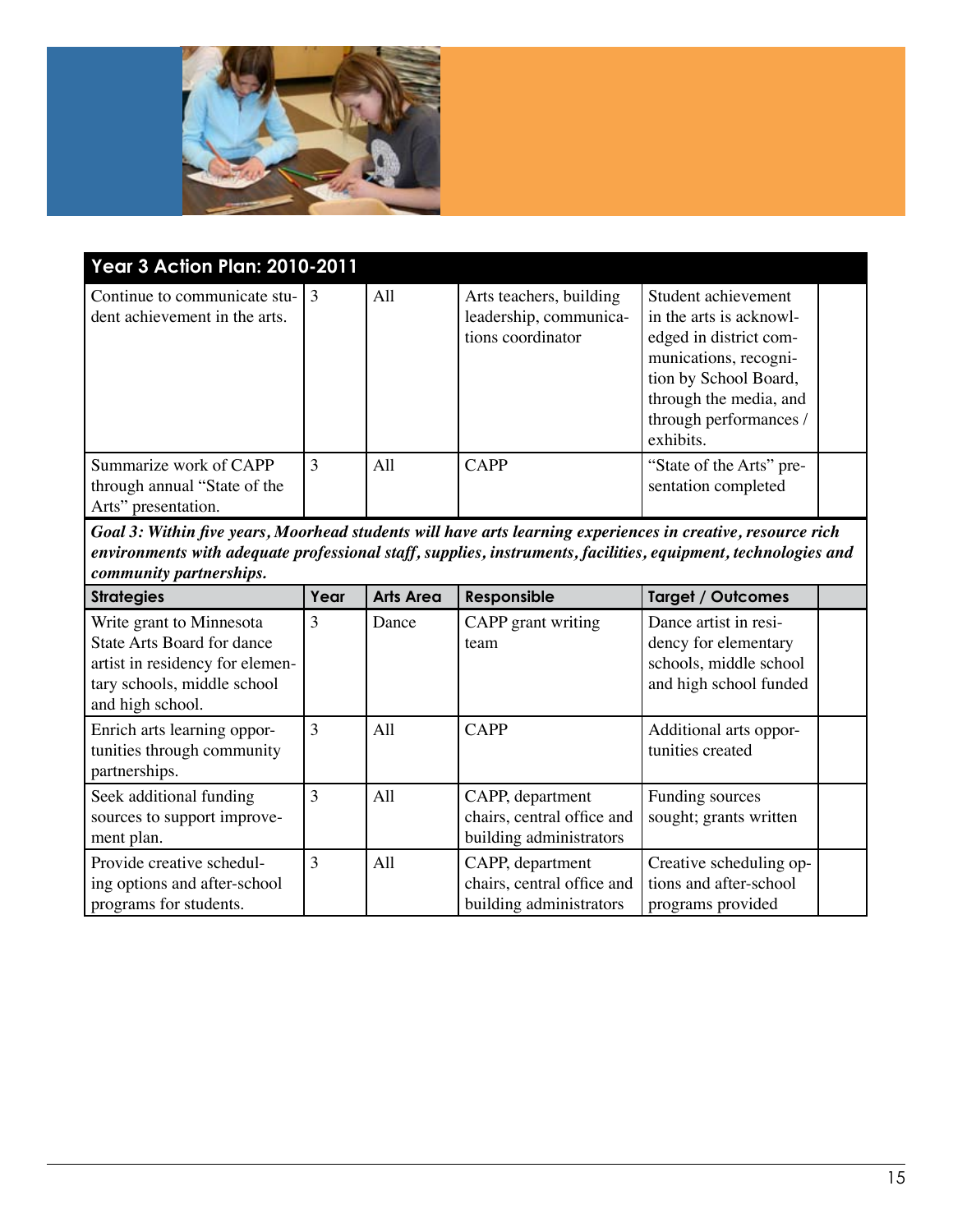

### **Year 4 Action Plan: 2011-2012**

*Goal 1: Within five years, review, align and unify district arts curricula, including standards, essential learning and common assessments K-12.*

| <b>Strategies</b>                                             | Year           | <b>Arts Area</b> | Responsible                                       | <b>Target / Outcomes</b>                                |  |
|---------------------------------------------------------------|----------------|------------------|---------------------------------------------------|---------------------------------------------------------|--|
| Theater arts teachers com-<br>plete K-12 curriculum.          | 4              | Theater          | Theater teachers, admin-<br>istrators             | Theater arts curricu-<br>lum is adopted by the<br>board |  |
| Increase arts education coor-<br>dinator position to .75 FTE. | $\overline{4}$ | A11              | CAPP, administrators                              | Shared arts coordina-<br>tor is hired                   |  |
| Media arts integrated.                                        | $\overline{4}$ | Media            | Media arts ACE trainee,<br>administrators         | Information presented<br>to arts people                 |  |
| Dance person continues ACE<br>training.                       | $\overline{4}$ | Dance            | <b>CAPP</b>                                       | Dance person attends<br>training                        |  |
| Music teachers review cur-<br>riculum with state expert.      | $\overline{4}$ | Music            | Music teachers, Perpich                           | Music curriculum is<br>reviewed and ana-<br>lyzed       |  |
| Visual arts curriculum imple-<br>mented.                      | $\overline{4}$ | Visual           | Visual arts teachers                              | Visual arts curriculum<br>taught across district        |  |
| Continue fund raising for an<br>arts education coordinator    | $\overline{4}$ | All              | Steering committee, arts<br>education coordinator | Grants written                                          |  |

*Goal 2: Within five years, the visibility of arts education will increase through advocacy and communication in the district and community.*

| <b>Strategies</b>                                                         | Year           | <b>Arts Area</b> | Responsible                                                            | <b>Target / Outcomes</b>                                                                                                                                                                      |  |
|---------------------------------------------------------------------------|----------------|------------------|------------------------------------------------------------------------|-----------------------------------------------------------------------------------------------------------------------------------------------------------------------------------------------|--|
| Friends of the Arts will<br>organize a collaborative arts<br>celebration. | 4              | All              | Arts teachers, CAPP,<br>Friends of the Arts                            | An event celebrating<br>all arts is established<br>creating collaboration<br>among the arts; con-<br>tinue as yearly event                                                                    |  |
| Continue to communicate stu-<br>dent achievement in the arts.             | $\overline{4}$ | All              | Arts teachers, building<br>leadership, communica-<br>tions coordinator | Student achievement<br>in the arts is acknowl-<br>edged in district com-<br>munications, recogni-<br>tion by School Board,<br>through the media,<br>and through perfor-<br>mances / exhibits. |  |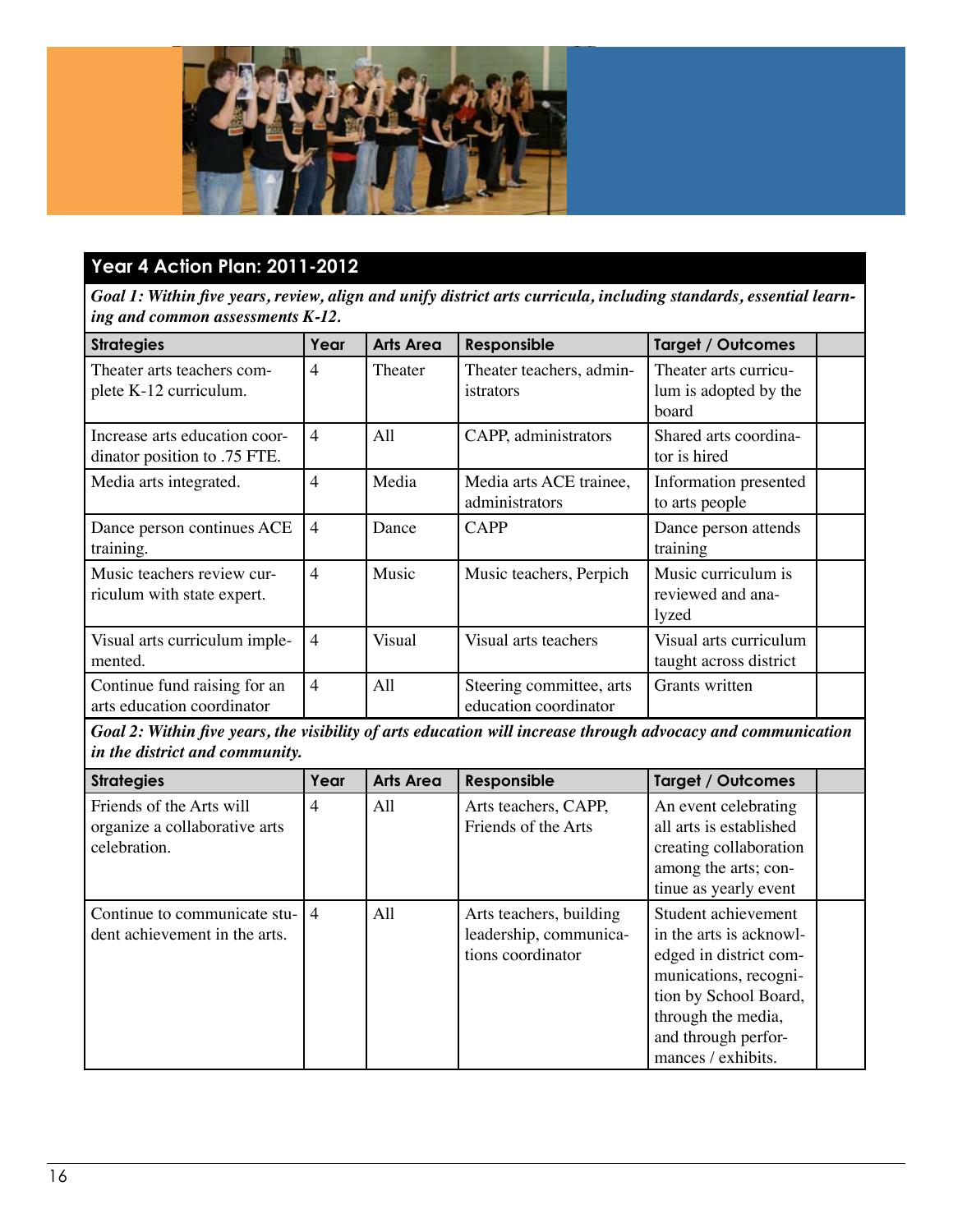

| <b>Year 4 Action Plan: 2011-2012</b>                   |  |     |             |                                          |  |  |
|--------------------------------------------------------|--|-----|-------------|------------------------------------------|--|--|
| Summarize work of CAPP<br>through annual "State of the |  | All | <b>CAPP</b> | "State of the Arts"<br>presentation com- |  |  |
| Arts" presentation.                                    |  |     |             | pleted                                   |  |  |

| <b>Strategies</b>                                                                               | Year           | <b>Arts Area</b> | Responsible                                                                 | <b>Target / Outcomes</b>                                                                             |  |
|-------------------------------------------------------------------------------------------------|----------------|------------------|-----------------------------------------------------------------------------|------------------------------------------------------------------------------------------------------|--|
| Continue dance residency<br>program at elementary<br>schools, middle school and<br>high school. | 4              | Dance            | CAPP grant writing team                                                     | Dance artist in resi-<br>dency for elementary<br>schools, middle school<br>and high school<br>funded |  |
| Continue to enrich arts learn-<br>ing opportunities through<br>community partnerships.          | $\overline{4}$ | A11              | <b>CAPP</b>                                                                 | Additional arts oppor-<br>tunities created                                                           |  |
| Secure funds and begin<br>implementing improvement<br>plan.                                     | $\overline{4}$ | All              | CAPP, department chairs,<br>central office and build-<br>ing administrators | Funding sources se-<br>cured; grants written                                                         |  |
| Provide creative schedul-<br>ing options and after-school<br>programs for students.             | $\overline{4}$ | All              | CAPP, department chairs,<br>central office and build-<br>ing administrators | Creative schedul-<br>ing options and<br>after-school programs<br>provided.                           |  |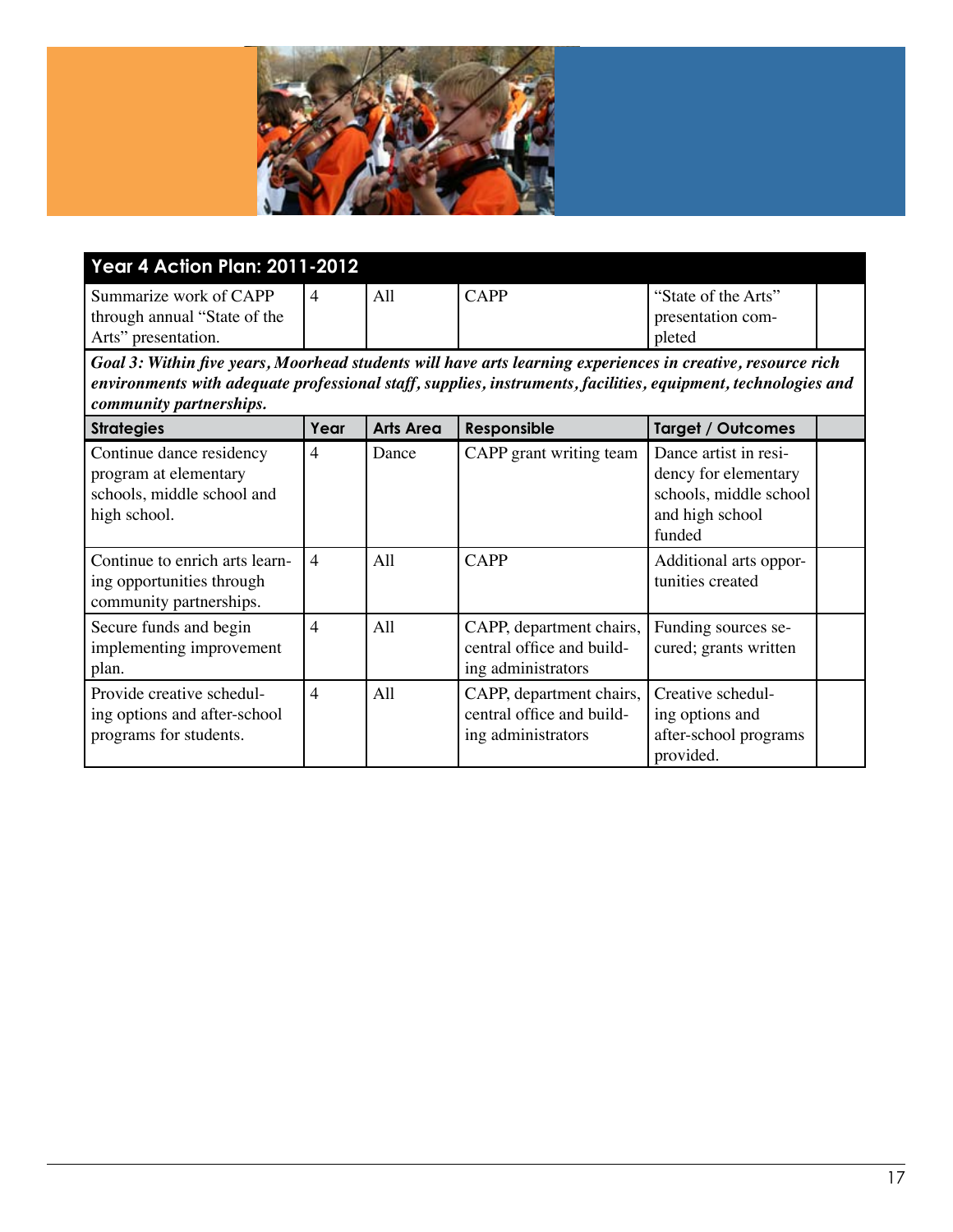### **Year 5 Action Plan: 2012-2013**

*Goal 1: Within five years, review, align and unify district arts curricula, including standards, essential learning and common assessments K-12.*

| <b>Strategies</b>                                             | Year | <b>Arts Area</b> | Responsible                                       | <b>Target / Outcomes</b>                                |  |
|---------------------------------------------------------------|------|------------------|---------------------------------------------------|---------------------------------------------------------|--|
| Dance integrated.                                             | 5    | Dance            | Dance ACE trainee, ad-<br>ministrators            | Information presented<br>to arts people                 |  |
| Increase arts education coor-<br>dinator position to 1.0 FTE. | 5    | A11              | CAPP, administrators                              | Shared arts coordina-<br>tor is hired                   |  |
| Visual arts review curriculum<br>with state expert.           | 5    | <b>Visual</b>    | Visual arts teachers,<br>Perpich                  | Visual arts curriculum<br>reviewed and ana-<br>lyzed    |  |
| Theater arts curriculum<br>implemented.                       | 5    | Theater          | Theater arts teachers                             | Theaters arts cur-<br>riculum taught across<br>district |  |
| Theater arts review curricu-<br>lum with state expert.        | 5    | Theater          | Theater arts teachers,<br>Perpich                 | Theater arts cur-<br>riculum reviewed and<br>analyzed   |  |
| Continue fund raising for an<br>arts education coordinator.   | 5    | A11              | Steering committee, arts<br>education coordinator | Grants written                                          |  |

*Goal 2: Within five years, the visibility of arts education will increase through advocacy and communication in the district and community.*

| <b>Strategies</b>                                                         | Year | <b>Arts Area</b> | Responsible                                         | <b>Target / Outcomes</b>                                                                                                   |  |
|---------------------------------------------------------------------------|------|------------------|-----------------------------------------------------|----------------------------------------------------------------------------------------------------------------------------|--|
| Provide preK children with<br>digital and written arts infor-<br>mation.  | 5    | All              | CAPP, art teachers, com-<br>munications coordinator | Every Moorhead child<br>before entering kin-<br>dergarten receives arts<br>information                                     |  |
| Friends of the Arts will<br>organize a collaborative arts<br>celebration. |      | A11              | Arts teachers, CAPP,<br>Friends of the Arts         | An event celebrating<br>all arts is established<br>creating collaboration<br>among the arts; con-<br>tinue as yearly event |  |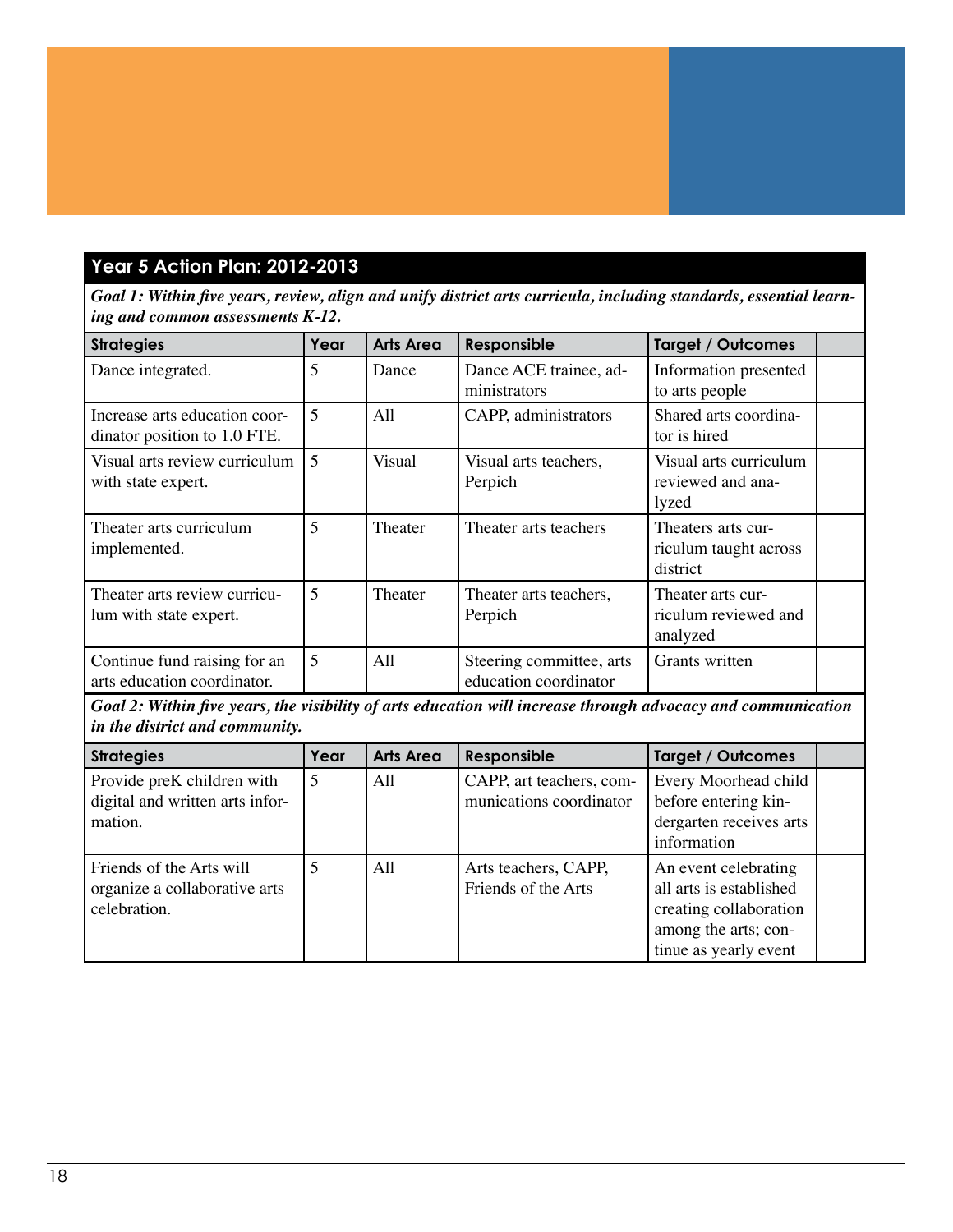

| <b>Year 5 Action Plan: 2012-2013</b>                                            |   |     |                                                                        |                                                                                                                                                                                               |  |
|---------------------------------------------------------------------------------|---|-----|------------------------------------------------------------------------|-----------------------------------------------------------------------------------------------------------------------------------------------------------------------------------------------|--|
| Continue to communicate stu- $\vert 5 \rangle$<br>dent achievement in the arts. |   | All | Arts teachers, building<br>leadership, communica-<br>tions coordinator | Student achievement<br>in the arts is acknowl-<br>edged in district com-<br>munications, recogni-<br>tion by School Board,<br>through the media,<br>and through perfor-<br>mances / exhibits. |  |
| Summarize work of CAPP<br>through annual "State of the<br>Arts" presentation.   | 5 | All | <b>CAPP</b>                                                            | "State of the Arts"<br>presentation com-<br>pleted                                                                                                                                            |  |

| <b>Strategies</b>                                                                               | Year | <b>Arts Area</b> | Responsible                                                                 | <b>Target / Outcomes</b>                                                                 |  |
|-------------------------------------------------------------------------------------------------|------|------------------|-----------------------------------------------------------------------------|------------------------------------------------------------------------------------------|--|
| Continue dance residency<br>program at elementary<br>schools, middle school and<br>high school. | 5    | Dance            | CAPP grant writing team                                                     | Students K-12 receive<br>creative dance experi-<br>ences through resi-<br>dency program. |  |
| Establish community partner-<br>ships K-12.                                                     | 5    | All              | <b>CAPP</b>                                                                 | Community partner-<br>ships are established<br>$K-12$                                    |  |
| Implement improvement<br>plan.                                                                  | 5    | All              | CAPP, central office and<br>building administrators                         | Improvement plan is<br>implemented                                                       |  |
| Provide creative schedul-<br>ing options and after-school<br>programs for students.             | 5    | All              | CAPP, department chairs,<br>central office and build-<br>ing administrators | Creative schedul-<br>ing options and<br>after-school programs<br>provided.               |  |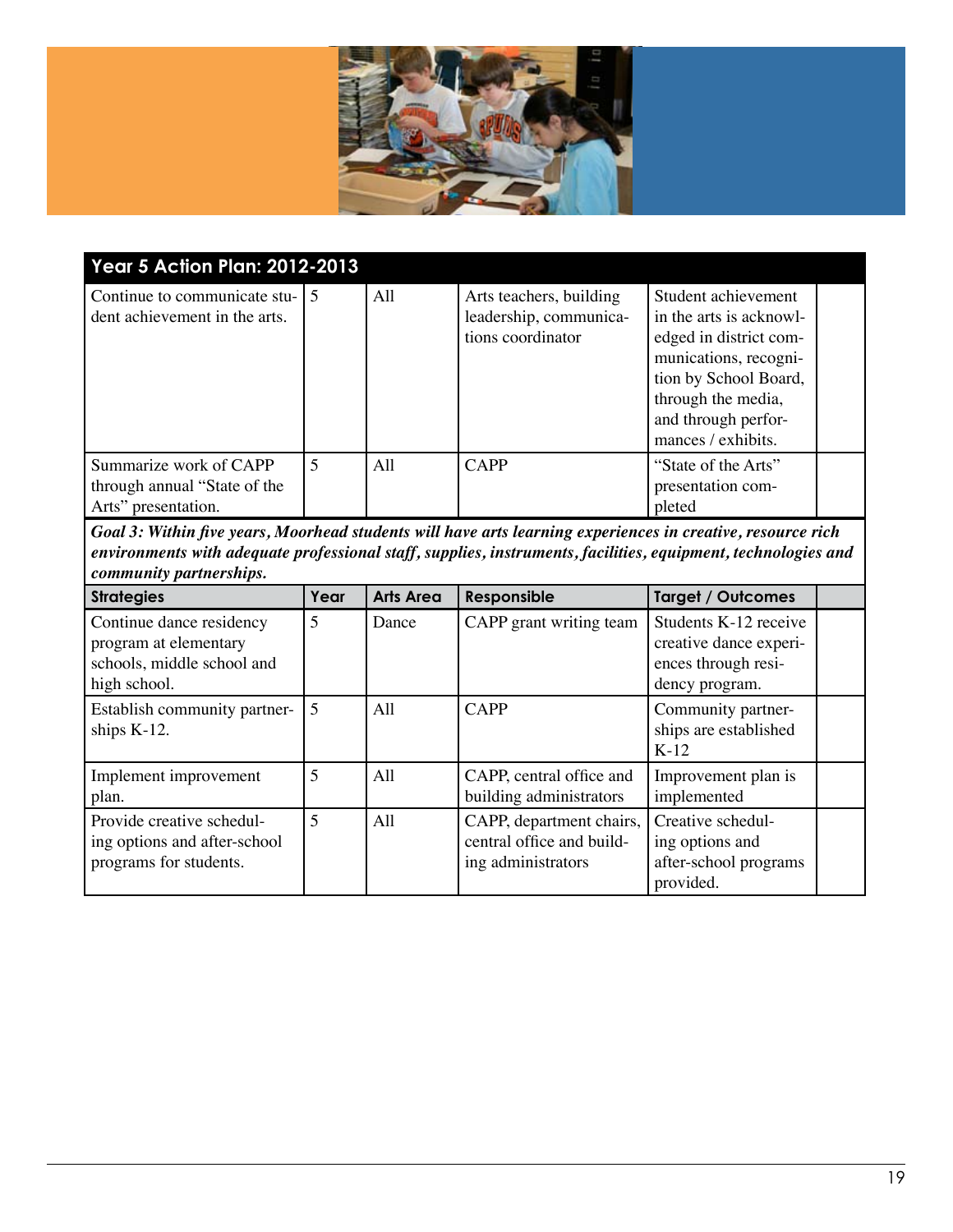

### **Acknowledgments**

Funding for the Comprehensive Arts Planning Program was, in part, granted by the Perpich Center for Arts Education and the Minnesota State Arts Board. CAPP committee members attended state CAPP planning meetings four times during the year as part of the planning process. Dave Beaman, CAPP representative, attended the January 2008 Moorhead CAPP meeting.

#### **CAPP Committee Members**

Grady Carlson Brian Cole Gay Galles Sue Geihl*, co-chair* Pam Gibb Ross Hilgers Sue Knorr Lynne Kovash Trevor Larson Jakob Lindaas Rebecca Meyer-Larson*, co-chair* Jen Nelson Chris Olson Dr. Mary Jo Schmid

#### **District Administration**

Dr. Larry P. Nybladh*, Superintendent* Lynne Kovash*, Assistant Superintendent for Teaching and Learning* Wayne Kazmierczak*, Assistant Superintendent for Business Services*

#### **School Board**

Karin Dulski Lisa Erickson Cindy Fagerlie Carol Ladwig Mike Siggerud Kristine Thompson Bill Tomhave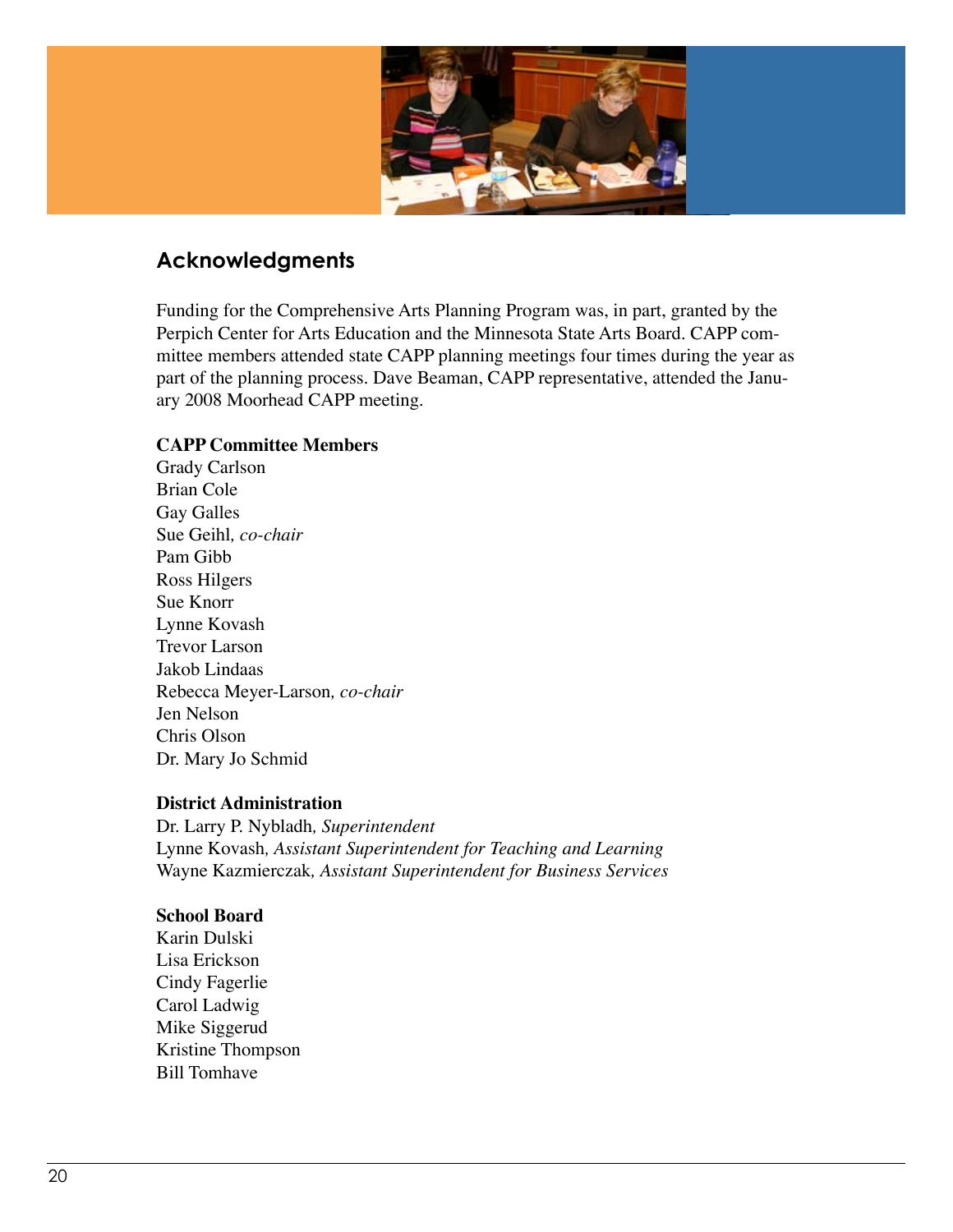## **Appendix A: Program Strengths**

*Arts program strengths were identified by committee members at the CAPP committee meeting on Oct. 24, 2007. Items were grouped into categories.*

### *In the District*

- Lots of kids with lots of interests talented, loves activity classes, actively involved, better education than in past, understand value, encouraged to work at or over the edge.
- Educators, administrators, staff quality staff teachers. Art teachers at each school. Understand importance. Motivated, committed educators, active at state and national level. Practicing professional artists are teachers in our schools. Encourage students to take risks in safe, school setting.
- Supportive parents parent support and involvement. Support for the 3 AAAs (Arts, Athletics and Academics), PTAC support.
- Facilities elementary art classrooms in each school. High school art shop. Space in all schools. Improved in past five years.
- Music orchestra, band, choir. Orchestra starts in 5th grade. Chorale. Music at all levels. Perform together, many different opportunities. Music every day at elementary schools.
- Elementary schools  $-K-5$ , active program, music every day.
- Horizon Middle School art and theater opportunities. 8th graders take theater. Visual arts in each grade, strong middle level orchestra program (very visible in community). Arts are required classes.
- Moorhead High School Offers a variety of advanced visual arts courses, Fine Arts Day, musical productions, one-act play, very successful, theater involves many students and doing well, art show in the spring is fun.
- Variety of visual arts offerings at high school.
- Opportunities in district trips (school), theater at high school and middle school, international travel, speech, visiting artists. Parents learn when students are active.
- Administration supportive of arts.
- Funding budget, supplies, instruments, curriculum materials, opportunities for budgetary support since tied to funding.
- Arts are a core subject.
- Programs create interest in the arts.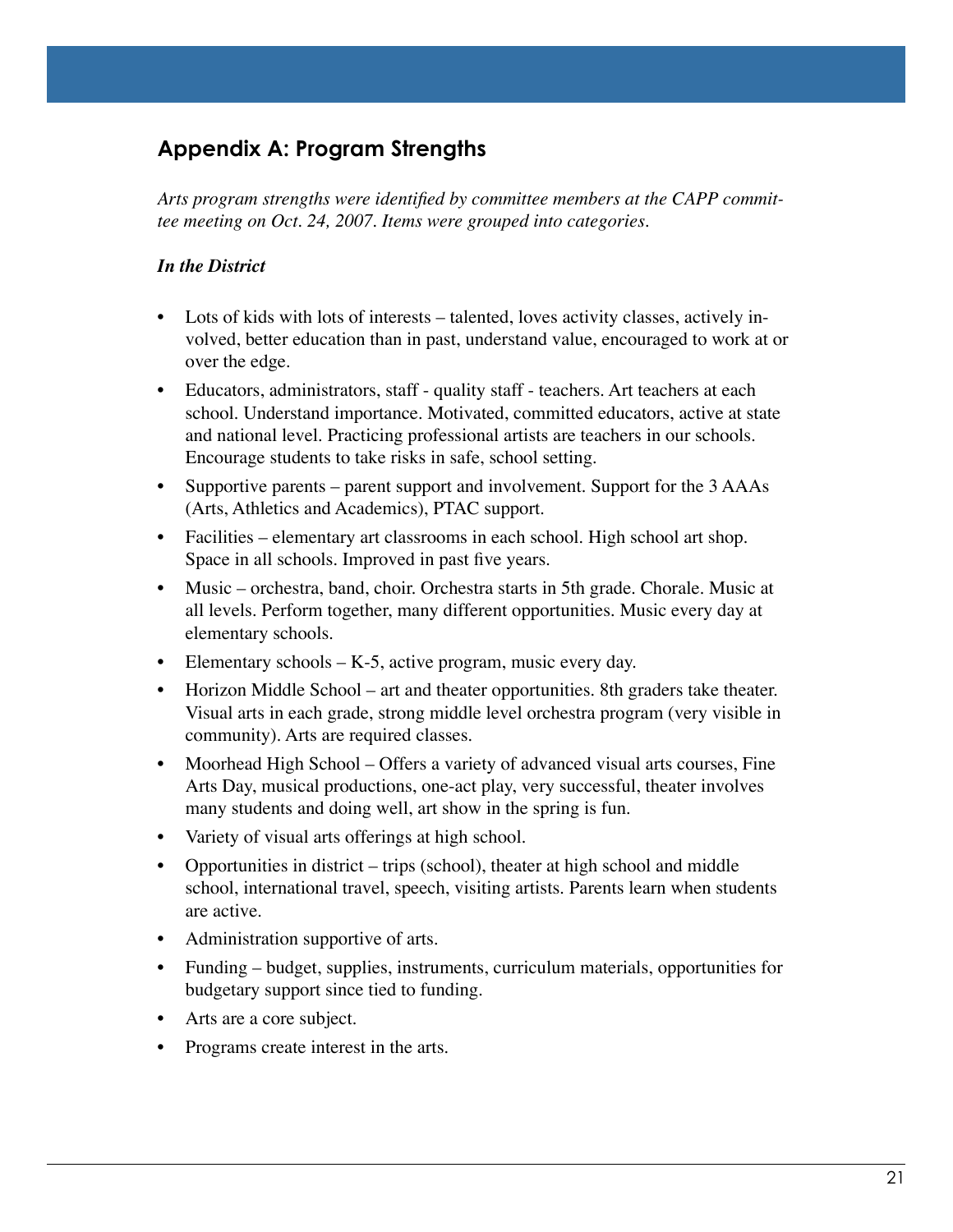#### *In the Community*

- Museums opportunities for elementary students to visit once per year, connections beyond the classroom.
- Opportunities in community Trollwood, Gooseberry, dance studios, students have major roles in area productions, community has many venues for experiencing art, higher education connections, private lessons, create extended learning opportunities for adults (family learning experiences).
- Community support of arts Community provides many venues for artists: museums, galleries, symphonies, theater, dance, high community interest, PR, displays at post office and Probstfield. Much pride in the orchestra program (example: "Friends of the Orchestra"). Community gets opportunities to experience musical groups such as Apollo and Carolers.
- Diversity.
- Graduates go on to pursue arts, do impressive things.
- Community interests Theater program sets standards in the community, arts are great PR, perception is that Moorhead arts is a respected model program, there is high community interest and support.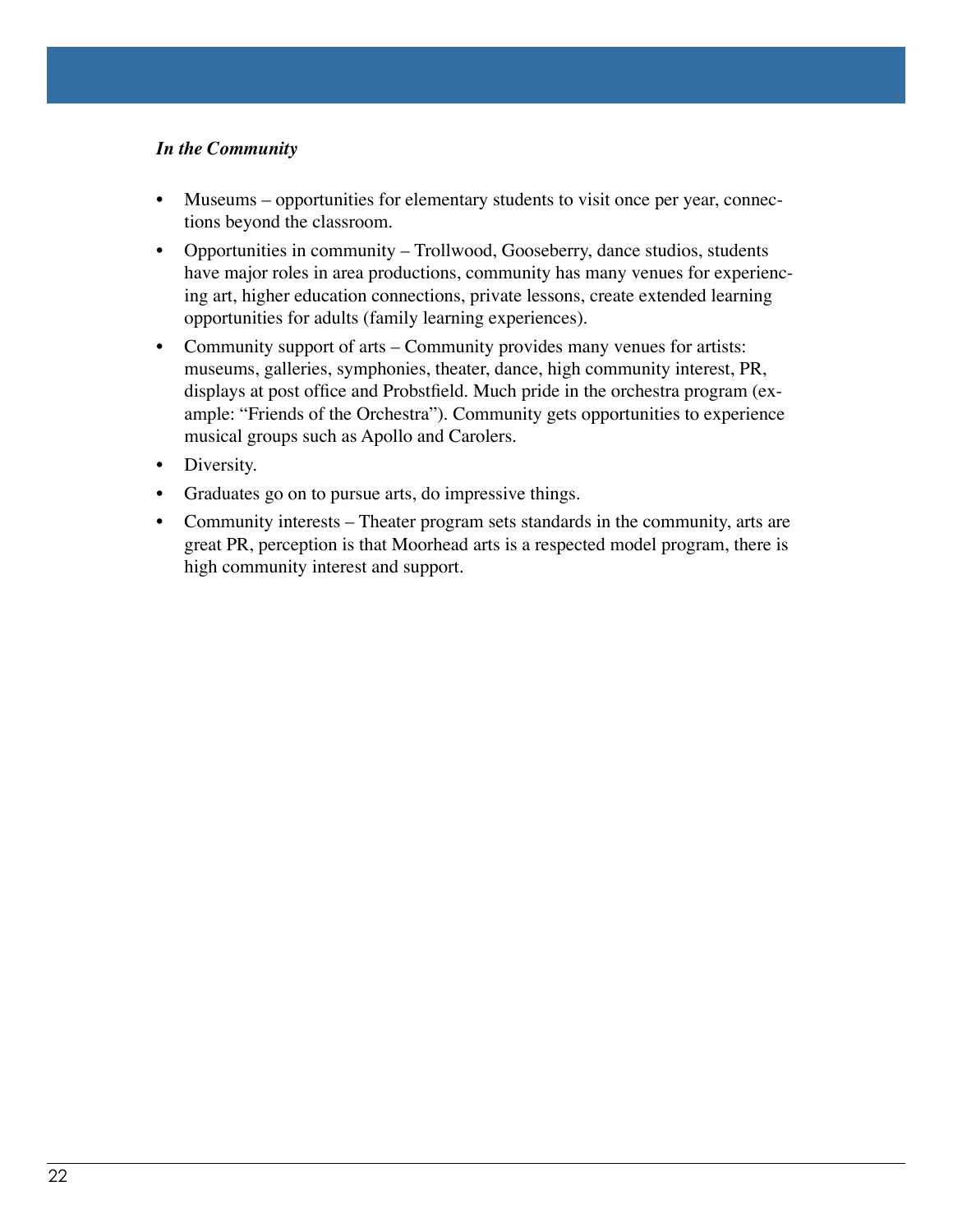## **Appendix B: District Survey Summary Information**

*Committee members reviewed the arts-related feedback from the community survey (random sample and self-selected sample). Items are summarized here.*

### **Community Survey Random Sample**

- Publicity needed for students' accomplishments
- Impressed with music and theater programs *(more than 30 comments)*
- Horizon lacks adequate performance facilities
- Need for middle school extracurricular opportunities
- Perception that there is not support from administration for non-athletic programs
- Music choices at middle school required classes seen as less than positive
- Concerns with block schedule scheduling music and AP classes
- Art program could receive more attention from the ground up
- More AP classes
- Fees could be a limitation to participation
- Band program poorly represented at All State Band, needs more offerings
- Disproportionate number of physical education teachers vs. arts teachers at elementary level
- Art, music and physical education in elementary schools

#### **Community Survey Self-Selected Sample**

- More opportunities for ALL students
- High school looks dated needs more polish, better maintenance outside auditorium door
- Impressed with music and theater programs *(more than 12 comments)*
- Band program needs improvement. Allow students to participate in solo and ensemble competitions. Need jazz band program.
- Pit Orchestra should be students only
- Concern with charging for 101 Dalmatians at Hopkins
- Middle school performance space a concern
- Should be room for more electives in the schedule
- Exploring Music class at Horizon three years is too many
- Music every day at Horizon, but no study hall offered
- Concerns with block schedule scheduling music and AP classes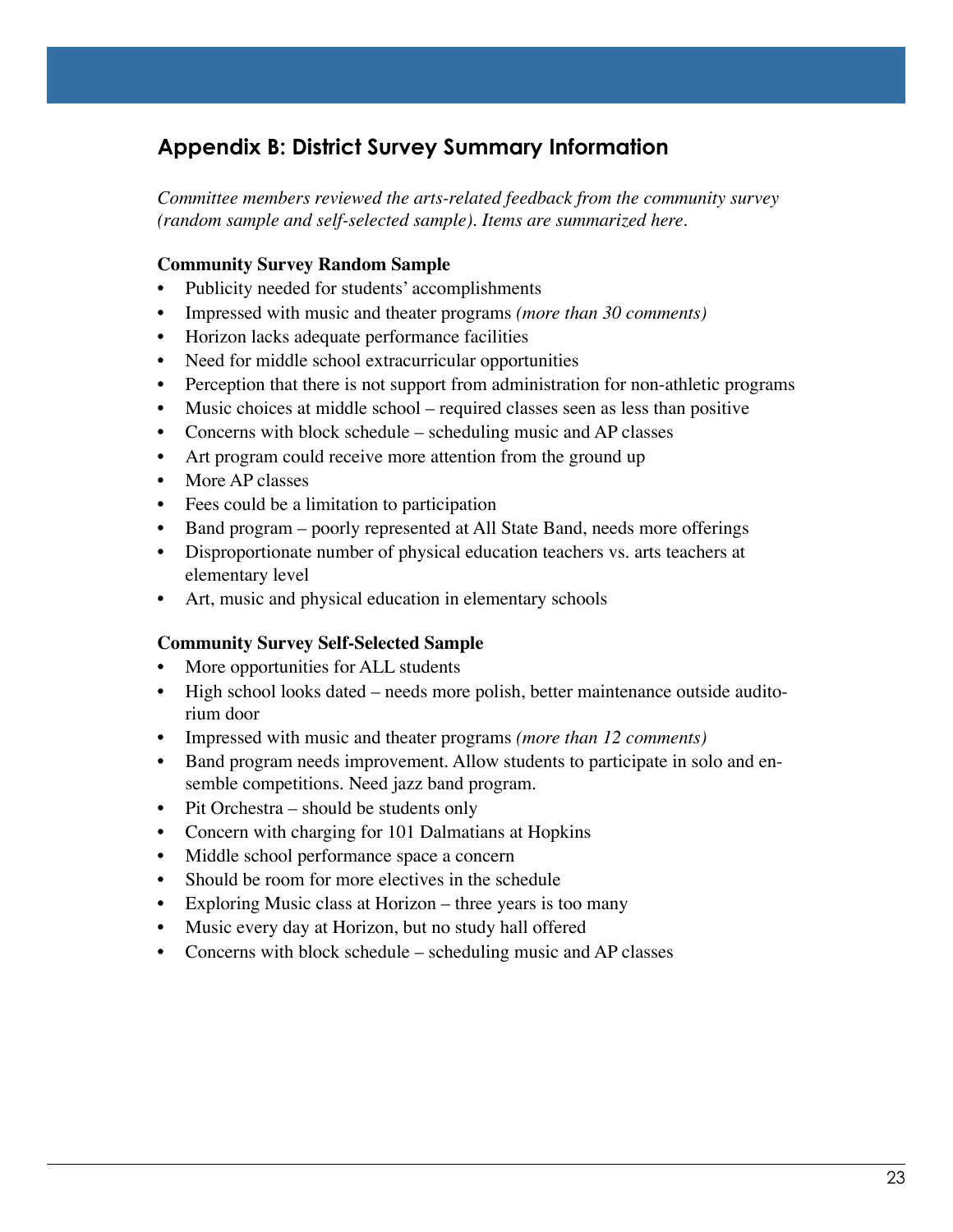## **Appendix C: Future Goals / Strategies and Wants / Dreams**

*Arts program wants / dreams were identified by committee members at CAPP committee meeting on Oct. 24, 2007. Items were grouped into categories. Additional goals and strategies considered by the committee are included here for future use or reference.*

#### **Future Goals / Strategies**

- Support arts integrated learning, the creation of natural and meaningful connections between the arts and non-arts disciplines as a strategy for instruction.
- Use the arts to create a safe and respectful learning community by bridging age, economic and cultural differences.
- Develop opportunities for students to work with peer mentors and mentors of all ages.
- Provide students with access to community resources and exposure to career opportunities and real-life community connections through arts service-learning.
- Develop additional arts opportunities. This could include before school, after school and summer programs.
- Develop a program of study for the arts to serve as a guide of suggested courses for arts careers.
- Establish professional learning communities in arts disciplines in which teachers collegially support one another in continuous professional improvement.

#### **Wants / Dreams**

- Community Greater collaboration Trollwood, Gooseberry Park Players, Dance; exploring and expand community resources; student success recognized in all areas; strong arts appreciation in all areas; wherever you go, you see a culture of the arts
- Mentorship programs sharing
- Expanded learning opportunities
- Dance Classes at high school; classes at middle school; tap, jazz, ballet, modern
- Media arts Media taught in art capacity, not technology/ business
- Classes Alternative learning for at-risk; more opportunities; offer jazz band and other music opportunities; technical courses in lighting, sound, construction, design and scenic painting
- Arts curriculum specialist district position
- Curriculum integration, scope and sequence, Fine Arts Department Kids teaching kids; strong comprehensive program; engaging for all students; portfolio based assessment; all work together and support each other; integrating with general curriculum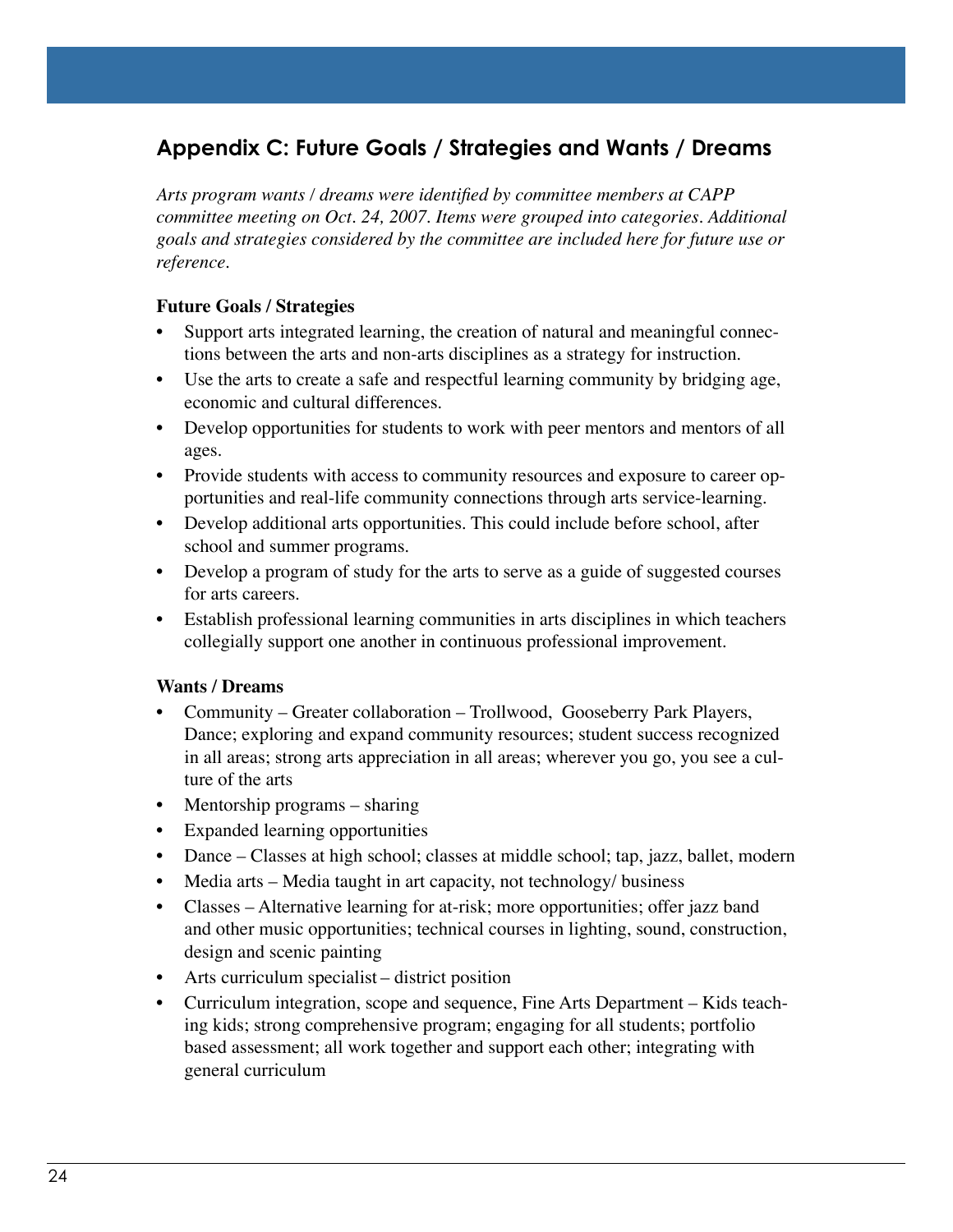- Professional development Money available to teachers to learn and grow; conference and meeting time; meet and work with other professionals; arts instruction professional development for general education teachers; greater involvement with community artists and residents; students would have opportunities to "mentor" with local artists
- Presentation Arts Day K-12 to showcase our students and their work; use of our buildings to make them look and feel more creative, warm and artistic; Film Festival; chances for students to show their work; recognition of student artists; district-wide arts celebrations; display areas at the high school for visual arts
- Funding Equal to other after-school programs (ex: athletics); equal funding of materials for programs (ex: music and physical education)
- Facilities Performance spaces; middle school auditorium space; shop tools (lighting instruments, a pit, a fly system, appropriate OSHA approved); lots of counter space and storage
- Music technology Offer jazz band and other music opportunities; Pro Tools and Digital Performer classes (music software classes); we need to be teaching MIDI & computer generated music courses
- Arts magnet Arts instruction and professional development for general education teachers; development of arts curriculum that pulls together literacy, math, social studies; children would be able to be involved with the arts without schedule conflicts; education credit for students participating in community art endeavors.
- Creativity Celebration of creative talents Appreciation / encouragement of creativity in staff and students; allow student expression; after school programs available to all kids with some funding
- Theater arts courses Tech design, lighting, expansion of curriculum
- Courses at high school physical education credit for Trollwood classes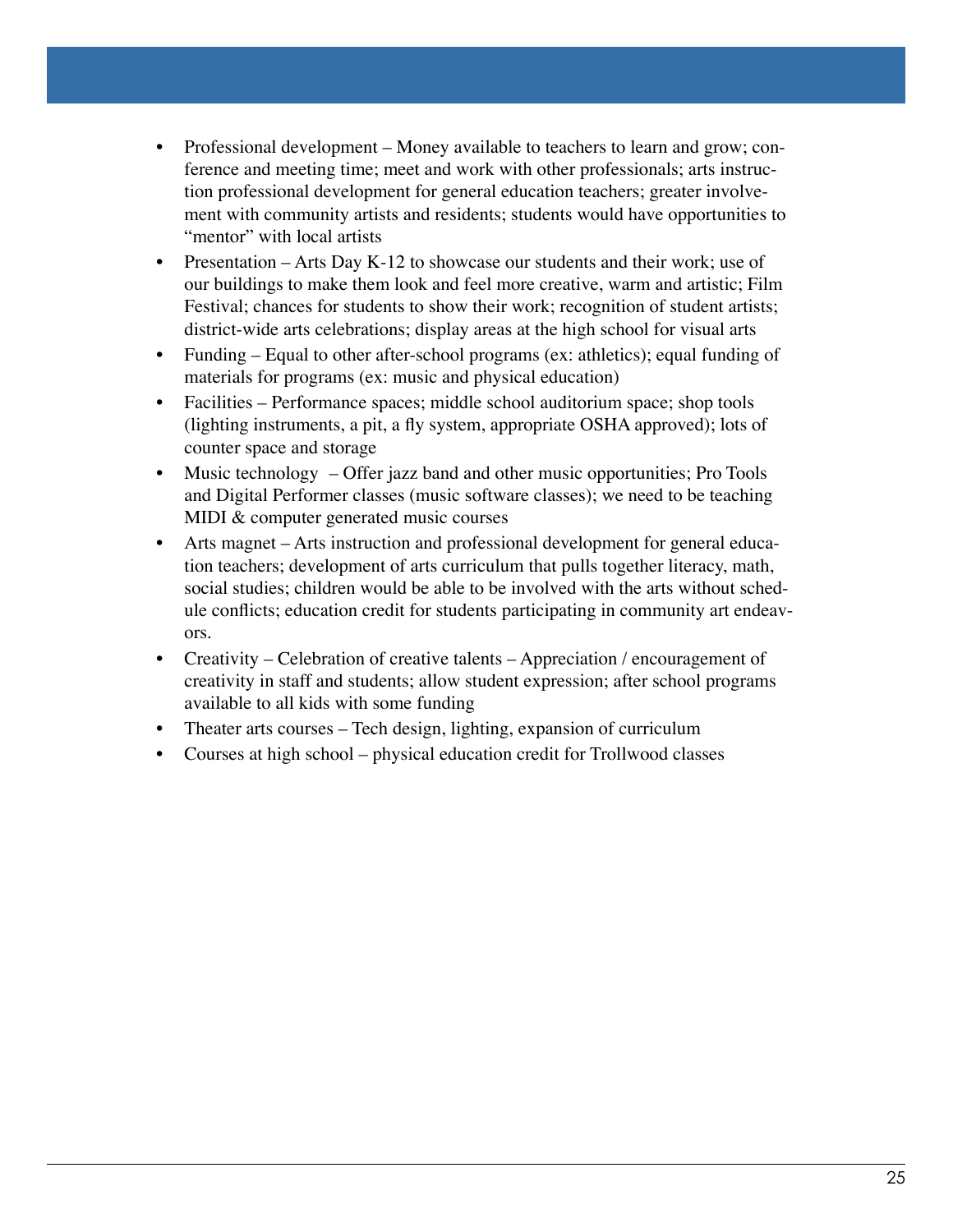### **Appendix D: Published Articles about CAPP Process**

*Article published in The Forum on Sept. 23, 2007.*

will help the district learn look at arts programs as it how to sustain solid arts watches enrollment grow.<br>opportunities and discover "Our whole district has

changed with all the new

Moorhead receives grant for art

mrogers@forumcomm.com By Melinda Rogers

arts education expand its The Moorhead School Diswants to opportunities. palette of trict

ter for Arts Education to<br>develop a framework to head has received an \$8,000 grant through the Golden Valnesota school districts, Moorley, Minn.-based Perpich Cen-Along with seven other Minframework expand arts education

School leaders will establish<br>five-year arts education trict can improve or strengths<br>it can build upon, said Dave plan, drawing input from the Beaman, coordinator for the state Comprehensive Arts community on where the disa

music, dance, theater, visual<br>arts, media arts and literary<br>arts are discussed in the arts Education opportunities for plan, Beaman said.<br>Those areas are subjects in Planning Program.

 $\alpha$  which Moorhead already has  $\alpha$  solid offerings but can always here better, said Lynne Kovash, one district's assistant super-one intendent for teaching and

districts are cutting program in a day when so many

"I don't see a lot of opportunities to expand, but I really<br>want to keep the program<br>strong for students K-12." She said the planning grant grams," Kovash said.

project.

buildings and new emphasis on different projects. I think it's great the arts will have time and funding to improve their programs," Gell said. options for new offerings.<br>Moorhead High School<br>teacher Rebecca Meyer-Lar-<br>son and Horizon Middle travel to Minneapolis on<br>Monday to participate in<br>leadership training for the School teacher Sue Geil will<br>travel to Minneapolis on

Gell, a sixth-grade art teacher. said the grant will allow the district to take a closer

Board on Monday will vote to formally accept the grant. Moorhead The

School

Readers can reach Forum reporter<br>Melinda Rogers at (701) 241-5524

26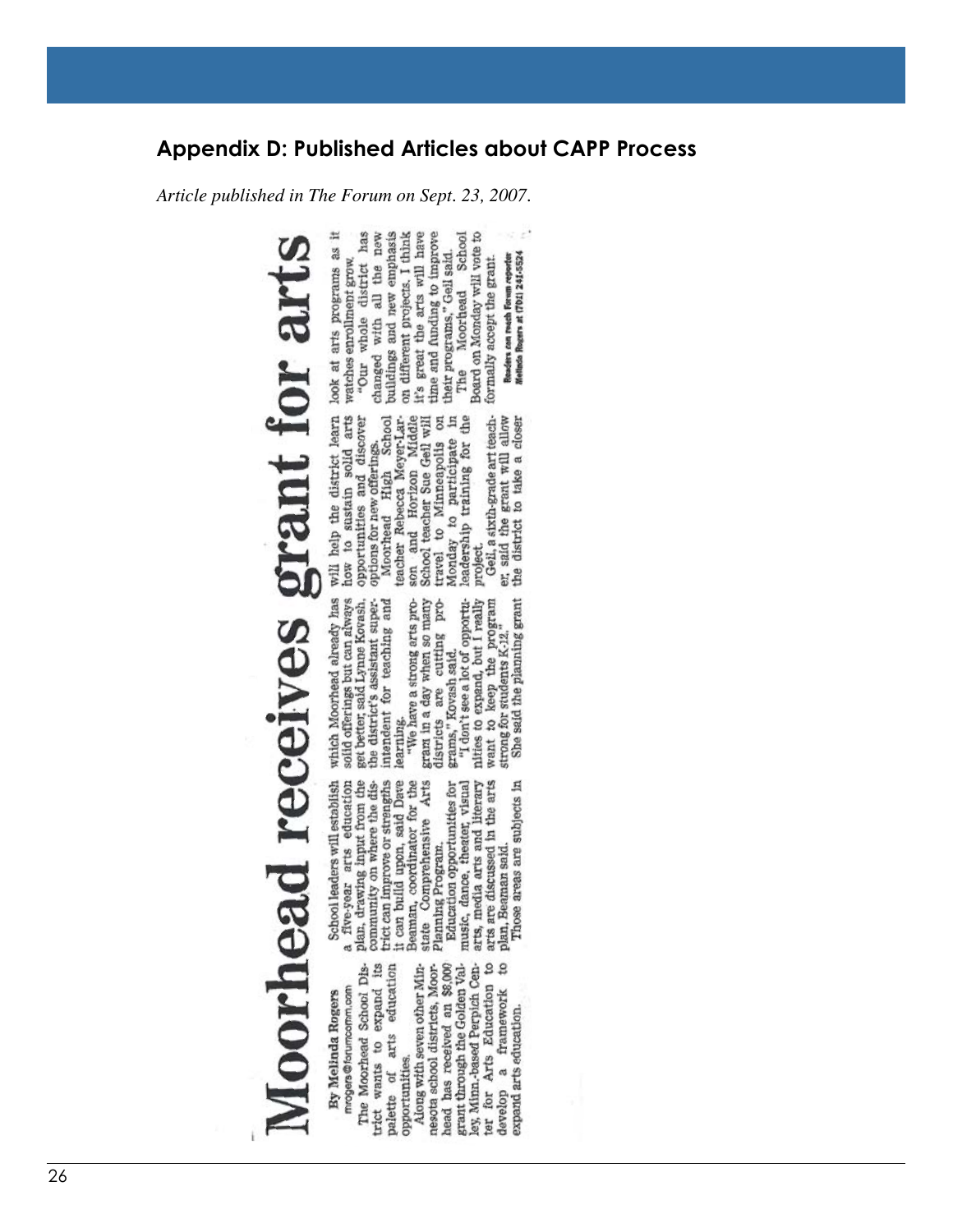*Article published in Messages, the district employee newsletter, in October 2007.*



## **Moorhead Area Public Schools receives state grant for arts education planning**

Moorhead Area Public Schools will create a comprehensive arts education plan for the district using an \$8,000 grant from the state of Minnesota through the Perpich Center for Arts Education. Moorhead is one of eight Minnesota school districts selected to participate in the 2007-09 Comprehensive Arts Planning Program 13.

CAPP is a partnership of the Perpich Center and the Minnesota State Arts Board. The program supports and assists local planning teams in creating a districtwide, fiveyear plan to address arts education policies, programs and partnerships for children in the district and community.

According to Lynne Kovash, assistant superintendent of teaching and learning, "This will allow for comprehensive planning and evaluation of our arts program. The two-year grant will give us the opportunity to plan quality arts education for our students."

In year one, Moorhead's CAPP committee will develop a five-year plan to improve arts education in the district and community. In year two, the district will be-

gin to implement its CAPP plan.

Moorhead's CAPP team will examine six areas that have an impact on arts education: school arts curricula and assessment; professional development and leadership; arts education facilities, equipment, supplies and material; partnerships with artists/arts organizations; arts in community; and local CAPP committee operation/ arts policies.

Rebecca Meyer-Larson, Moorhead High School theater/language arts teacher, and Sue Geihl, Horizon Middle School art teacher, will serve as co-chairs for the district's CAPP committee. They will participate in leadership training for the project throughout the two years of the grant.

Although the school district has integrated the Minnesota Academic Standards and national arts standards in classroom instruction, there is not a comprehensive program of arts instruction in the district, Kovash said. Since the district reorganized its grade configuration and implemented the middle school model in 2004-05,



**CAPP committee members identify strengths of the district's arts programs and group similar strengths together.**

there has not been time or professional development to implement a unified arts curriculum K-12.

"With all the changes in our district, this grant will provide funding and time to improve the arts in our community," Geihl said. "We have a strong arts program, and we are excited about this opportunity to enhance it."

A key aspect of CAPP is connection to the community. The school district's arts programs receive strong support from community members and businesses.

"Our community is very supportive of the arts," Meyer-Larson said. "As part of the planning, we will look for additional opportunities to partner with arts organizations throughout the community."

According to Kovash, the goal of CAPP is to develop a comprehensive arts curriculum with integration at all grade levels. "Our district has had a history of a quality arts program, and we want to keep the program strong for students K-12," she said.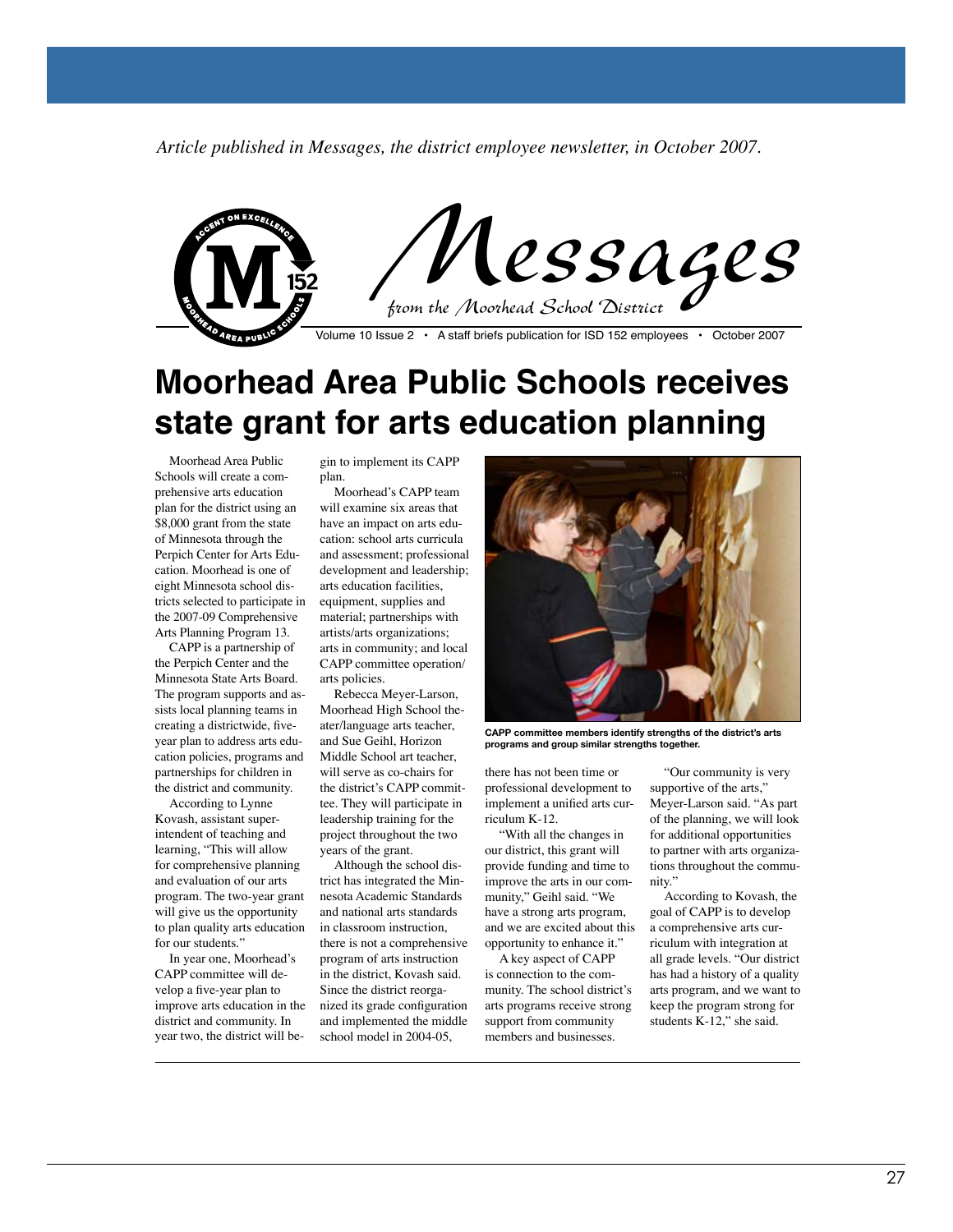#### *Article published on the Moorhead Area Public Schools' Web site, www.moorhead.k12.mn.us, on Dec. 12, 2007.*

Moorhead Public Schools - News Item

#### **News**

#### Moorhead School District receives state grant for arts planning 12/12/2007

Moorhead Area Public Schools will create a comprehensive arts education plan for the district using an \$8,000 grant from the state of Minnesota through the Perpich Center for Arts Education. Moorhead is one of eight Minnesota school districts selected to participate in the 2007-09 Comprehensive Arts Planning Program 13.

CAPP is a partnership of the Perpich Center for Arts Education and the Minnesota State Arts Board. The program supports and assists local planning teams in creating a districtwide, five-year plan to address arts education policies, programs and partnerships for children in the district and community.

According to Lynne Kovash, assistant superintendent of teaching and learning, "This will allow for comprehensive planning and evaluation of our arts program. The two-year grant will give us the opportunity to plan quality arts education for our students."

In year one, Moorhead's CAPP committee will develop a five-year plan to improve arts education in the district and community. In year two, the district will begin to implement its CAPP plan.

Moorhead's CAPP team will examine six areas that have an impact on arts education: school arts curricula and assessment; professional development and leadership; arts education facilities, equipment, supplies and material; partnerships with artists/arts organizations; arts in community; and local CAPP committee operation/arts policies.

Rebecca Meyer-Larson, Moorhead High School theater/language arts teacher, and Sue Geihl, Horizon Middle School art teacher, will serve as co-chairs for the district's CAPP committee. They will participate in leadership training for the project throughout the two years of the grant.

Although the school district has integrated state and national arts standards in classroom instruction, there is not a comprehensive program of arts instruction in the district, Kovash said. Since the district reorganized its grade configuration and implemented the middle school model in 2004-05, there has not been time or professional development to implement a unified arts curriculum K-12.

"With all the changes in our district, this grant will provide funding and time to improve the arts in our community," Geihl said. "We have a strong arts program, and we are excited about this opportunity to enhance it.

A key aspect of CAPP is connection to the community. The school district's arts programs receive strong support from community members and businesses.

"Our community is very supportive of the arts," Meyer-Larson said. "As part of the planning, we will look for additional opportunities to partner with arts organizations throughout the community.'

According to Kovash, the goal of CAPP is to develop a comprehensive arts curriculum with integration at all grade levels. "Our district has had a history of a quality arts program, and we want to keep the program strong for students K-12," she said.

**Back to News**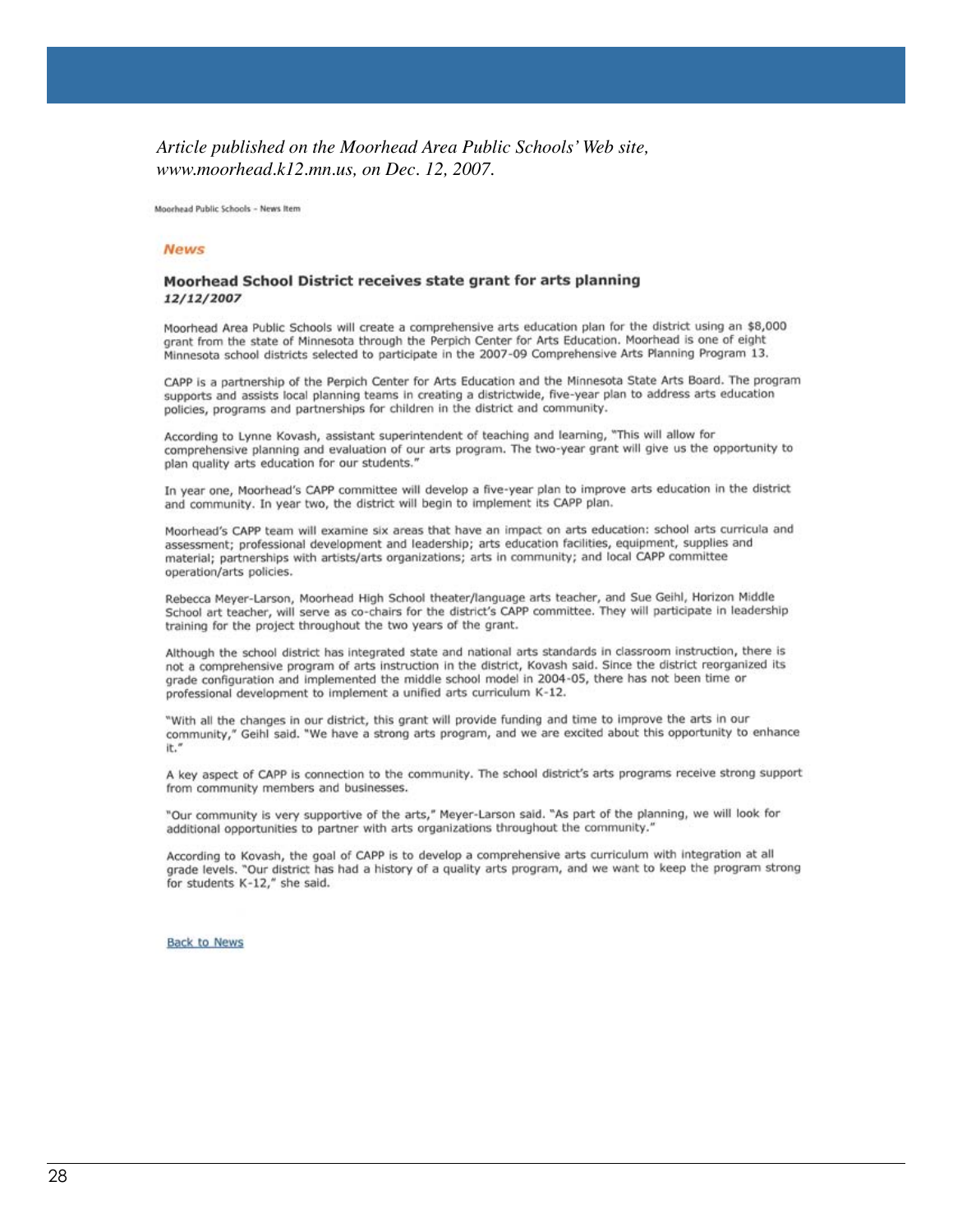*Article published in the Winter 2007-08 issue of the ArtsForum, the quarterly publication distributed in Fargo-Moorhead by the Lake Agassiz Arts Council.*

### Moorhead School District receives state grant for arts planning

**By Pam Gibb** oorhead Area Public Schools will Moorhead Area Public Schools will<br>create a comprehensive arts education<br>plan for the district using an \$8,000 creat plan for the district using an \$8,000 grant from the state of Minnesota through the Perpich Center for Arts Education. It is one of eight Minnesota school districts selected to participate in the 2007-09 Comprehensive Arts Planning Program 13.

CAPP is a partnership of the Perpich Center and the Minnesota State Arts Board. The program supports and assists local planning teams in creating a district-wide, five-year plan to address arts education policies, programs and partnerships for children in the district and community.

According to Lynne Kovash, assistant superintendent of teaching and learning, "This will allow for comprehensive planning and evaluation of our arts program. The two-year grant will give us the opportunity to plan quality arts education for our students.

In year one, Moorhead's CAPP committee will develop a five-year plan to improve arts education in the district and community. In year two, the district will begin to implement its CAPP plan.

Moorhead's CAPP team will examine six areas that have an impact on arts education. school arts curricula and assessment; professional development and leadership; arts education facilities, equipment, supplies and materials; partnerships with artists and arts organizations; arts in the community; and local CAPP committee operations and arts policies.

Rebecca Meyer-Larson, a Moorhead High School theater instructor and language arts teacher, and Sue Geihl, a Horizon Middle School art teacher, will serve as co-chairs for the district's CAPP committee. They will participate in leadership training for the project throughout the two years of the grant. Although the school district has

integrated state and national arts standards in classroom instruction, there is not a comprehensive program of arts instruction in the district, Kovash said. Since the district reorganized its grade configuration and implemented the middle school model in 2004-05, there has not been time or professional development to implement a unified arts curriculum in grades kindergarten through 12.

"With all the changes in our district, this grant will provide funding and time to improve the arts in our community," Geihl said. "We have a strong arts program, and

we are excited about this opportunity to enhance it."

A key aspect of CAPP is connection to the community. The school district's arts programs already receive strong support from community members and businesses.

"Our community is very supportive of the arts," Meyer-Larson said. "As part of the planning, we will look for additional opportunities to partner with arts organizations throughout the community."

According to Kovash, the goal of CAPP is to develop a comprehensive arts curriculum with integration at all grade levels. "Our district has had a history of a quality arts program, and we want to keep the program strong for students K-12," she said.